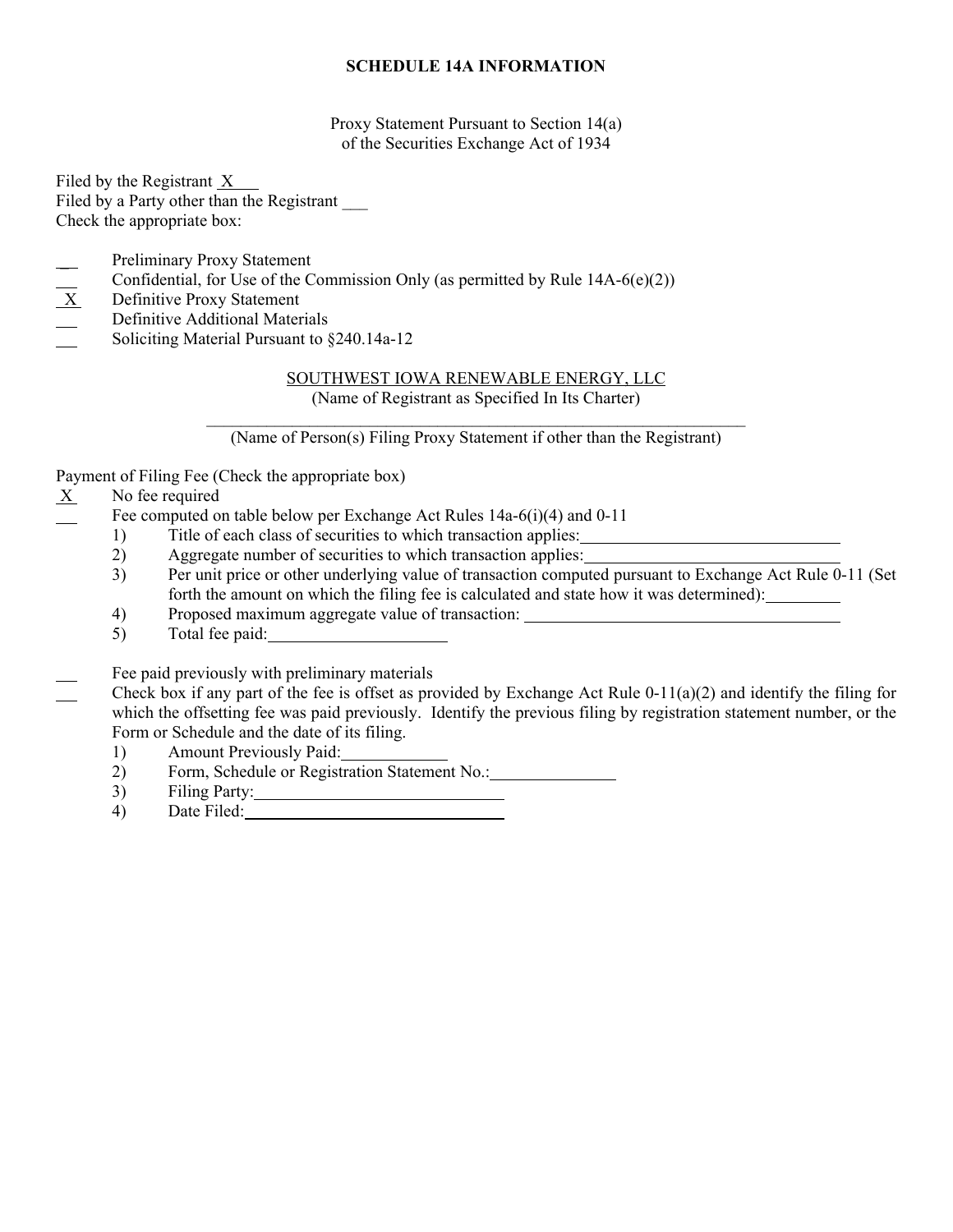

December 23, 2021

To the Members of Southwest Iowa Renewable Energy, LLC:

The 2022 Annual Meeting of Members of our Company will be held on Friday, February 18, 2022, at 1:00 p.m. Central Standard Time at the City of Treynor Community Center, 11 West Main Street, Treynor, Iowa 51575.

Details of the business to be conducted at our 2022 Annual Meeting of Members are provided in the attached Notice of Annual Meeting of Members and Proxy Statement.

A Notice of Internet Availability of Proxy Materials (which includes information about the proxy card, proxy statement, notice of annual meeting and our 2021 annual report (the "Proxy Materials")) will be mailed to our members on or about December 23, 2021, and the Proxy Materials have been posted on our website at www.sireethanol.com. We urge all members to access the Proxy Materials, print the proxy card, fill it out and send it to us to ensure your vote is counted for the 2022 Annual Meeting of Members. We will also mail proxy cards to all members on or about January 3, 2022. You may vote up to 12:00 p.m. Central Standard Time on February 18, 2022 by delivering your proxy card to the Company's principal office located at 10868 189th Street, Council Bluffs, Iowa 51503.

YOUR VOTE IS VERY IMPORTANT. Please use this opportunity to take part in the affairs of the Company. It is important that your units be represented at the meeting whether or not you attend the meeting, and I urge you to review carefully the Proxy Statement and access the proxy card at our website, then sign, date and return it at your earliest convenience. I look forward to meeting with you and with our directors and officers, reporting our activities and discussing the Company's business. I hope you will attend the meeting.

Very truly yours,

Michael D. Jerke President and General Manager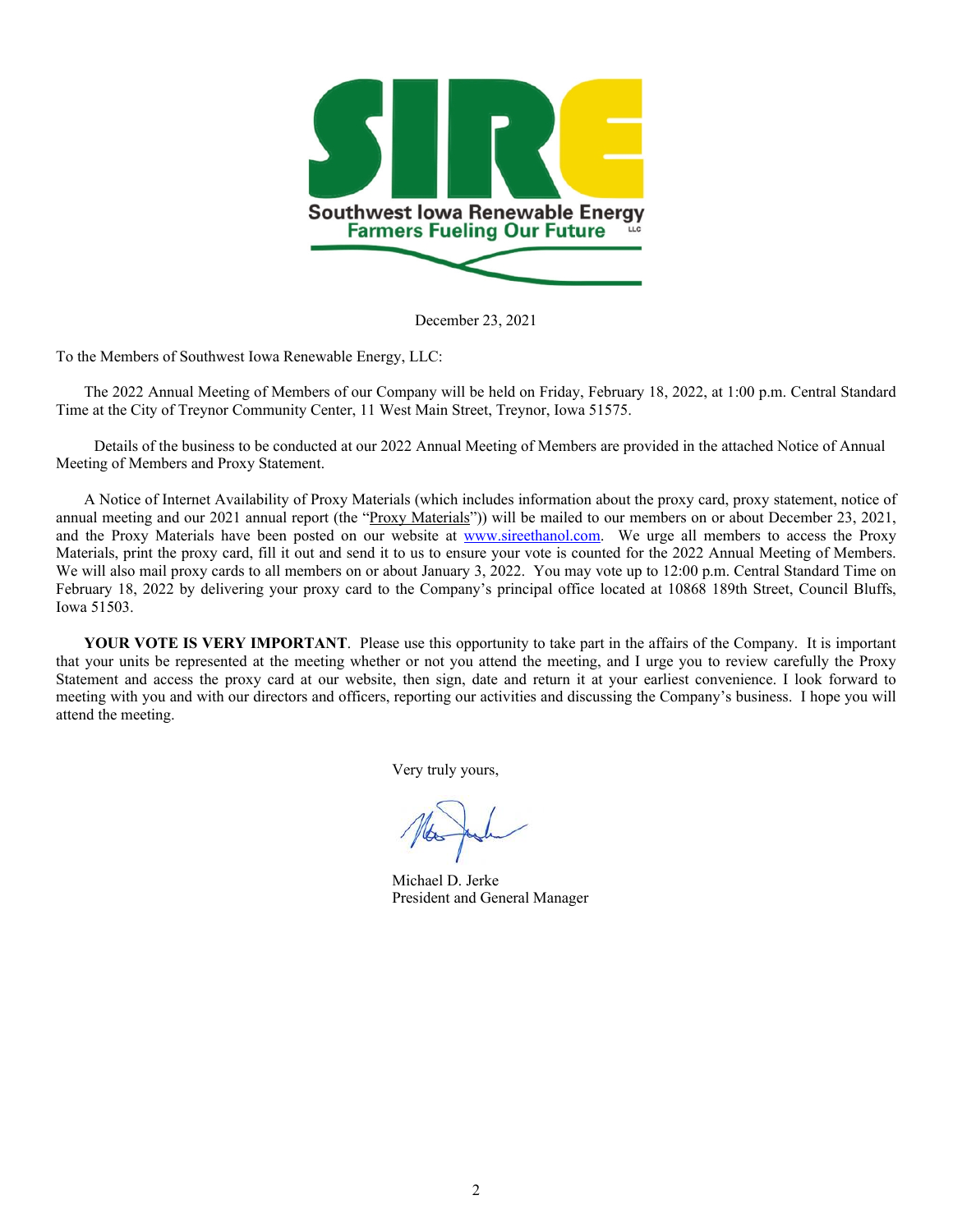

# **NOTICE OF 2022 ANNUAL MEETING OF MEMBERS TO BE HELD ON FEBRUARY 18, 2022**

**\_\_\_\_\_\_\_\_\_\_\_\_\_\_\_\_\_\_\_\_\_\_\_\_\_\_\_** 

To the Members of Southwest Iowa Renewable Energy, LLC:

**NOTICE IS HEREBY GIVEN** that the 2022 Annual Meeting of Members (the "2022 Annual Meeting") of Southwest Iowa Renewable Energy, LLC will be held on Friday, February 18, 2022, at 1:00 p.m. Central Standard Time at the City of Treynor Community Center, 11 West Main Street, Treynor, Iowa 51575. Directions to the 2022 Annual Meeting location may be found at www.sireethanol.com.

The purposes of the meeting are to:

- (1) Elect one Series A Director to serve until the 2026 Annual Meeting of Members or until his successor shall be elected and qualified;
- (2) Conduct an advisory vote on executive compensation; and
- (3) Transact such other business as may properly come before the meeting and any adjournment or postponement thereof.

Our Board of Directors has fixed the close of business on December 23, 2021 as the record date for determining the members entitled to notice of and to vote at the 2022 Annual Meeting and any adjournment or postponement thereof. Holders of our Series A Units are entitled to one vote for each unit held.

Your vote is very important and our Board of Directors desires that all members be present or represented at the 2022 Annual Meeting. Even if you plan to attend the 2022 Annual Meeting, please sign, date and return the proxy card located on our website at www.sireethanol.com, or included in the printed proxy materials mailed to you if you requested printed materials, at your earliest convenience so that your units may be voted. You may vote up to 12:00 p.m. Central Standard Time on February 18, 2022 by delivering your proxy card to the Company's principal office located at 10868 189th Street, Council Bluffs, Iowa 51503. Even if you previously mailed your proxy card, you may revoke your proxy at any time prior to 12:00 p.m. Central Standard Time on February 18, 2022 by delivering a written revocation and/or a new proxy card to the Company each of which must be signed by the registered holder of record of the units voted.

By Order of the Board of Directors

Tel Baner

 Theodore V. Bauer, Secretary

Council Bluffs, Iowa December 23, 2021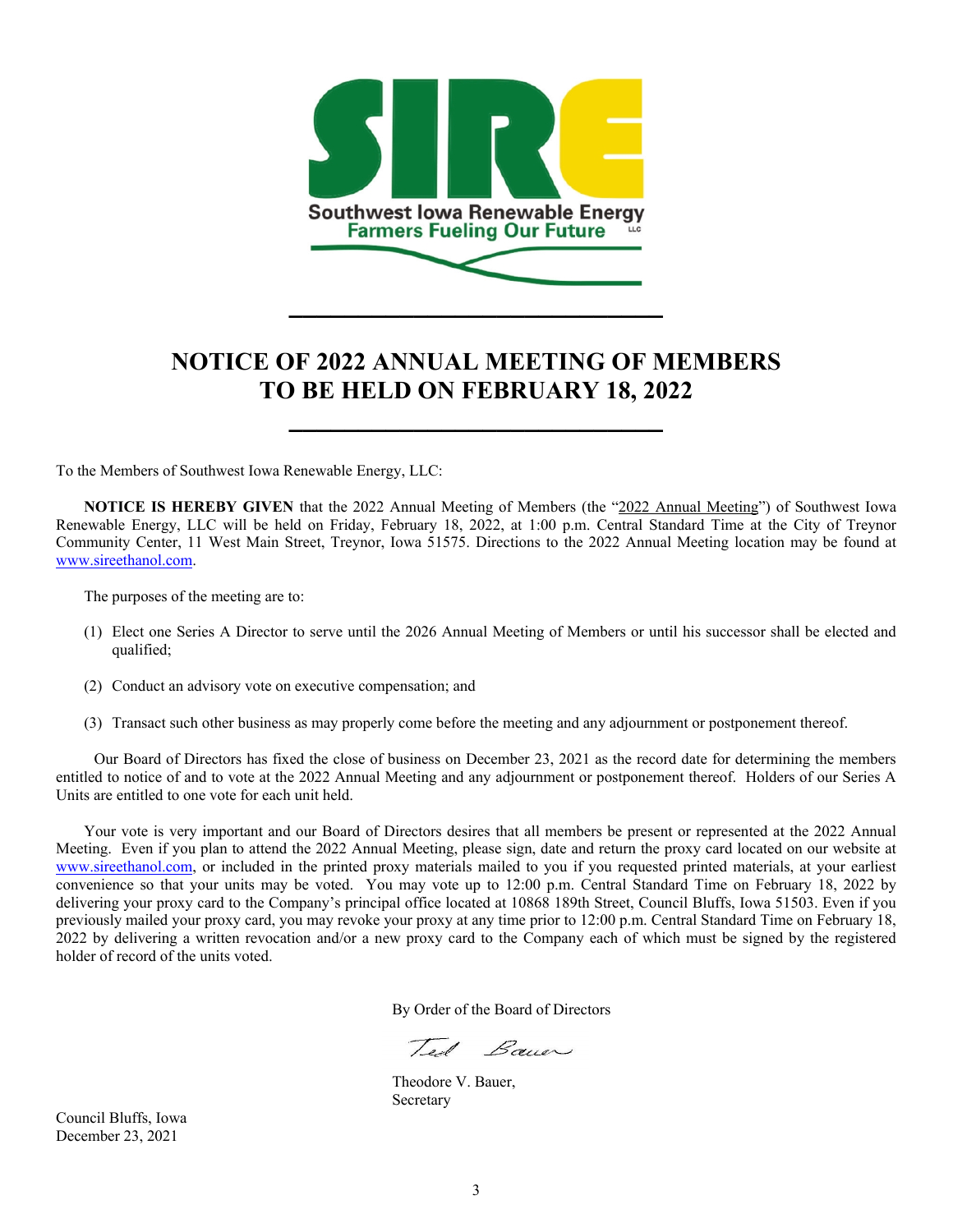

**10868 189th Street, Council Bluffs, IA 51503 \_\_\_\_\_\_\_\_\_\_\_\_\_\_\_\_\_\_\_\_\_\_\_\_\_\_\_\_** 

# **PROXY STATEMENT**

# **FOR ANNUAL MEETING OF MEMBERS TO BE HELD FEBRUARY 18, 2022**

### **INFORMATION ABOUT THE MEETING, VOTING AND PROXIES**

**\_\_\_\_\_\_\_\_\_\_\_\_\_\_\_\_\_\_\_\_\_\_\_\_\_\_\_\_\_** 

## **Date, Time and Place of Meeting**

This Proxy Statement is furnished in connection with the solicitation by the Board of Directors (the "Board") of Southwest Iowa Renewable Energy, LLC, an Iowa limited liability company (the "Company," "SIRE," "we," or "us"), of proxies to be voted at the Annual Meeting of Members to be held on February 18, 2022, or any adjournment or postponement thereof (the "2022 Annual Meeting"). Beginning on or about December 23, 2021, we made this Proxy Statement available to our members. A copy of our annual report to members on Form 10-K for the fiscal year ended September 30, 2021 ("Fiscal 2021"), which includes our financial statements for Fiscal 2021 (the "Annual Report") is also available to our members.

## **IMPORTANT NOTICE REGARDING THE AVAILABILITY OF PROXY MATERIALS FOR THE MEMBERS' MEETING TO BE HELD ON FEBRUARY 18, 2022**

## **Our Proxy Statement and Annual Report are also available online at**  *www.sireethanol.com*

#### **Internet Availability of Proxy Materials**

Under the U.S. Securities and Exchange Commission's "notice and access" rules, we have elected to use the Internet as our primary means of furnishing proxy materials to our members. Consequently, most members will not receive paper copies of our proxy materials. We instead sent our members a Notice of Internet Availability of Proxy Materials (the "Internet Availability Notice") containing instructions on how to access this Proxy Statement and our Annual Report via the Internet. The Internet Availability Notice also included instructions on how to receive a paper copy of your proxy materials, if you so choose. If you received your annual meeting materials by mail, your proxy materials, including your proxy card, were enclosed. We believe that this process expedites members' receipt of proxy materials, lowers the costs of our 2022 Annual Meeting and helps to conserve natural resources.

This Proxy Statement, the Notice of the 2022 Annual Meeting, proxy card and our Annual Report are available on our website at www.sireethanol.com under the "Investor Relations" tab and may also be requested by calling (877) 776-5999 or emailing *proxies@sireethanol.com.* 

## **Proxy Solicitation**

The Company will bear the expense of this solicitation of proxies, including the preparation, assembly, printing and mailing of the Internet Availability Notice, this Proxy Statement, the proxy card and any additional solicitation material that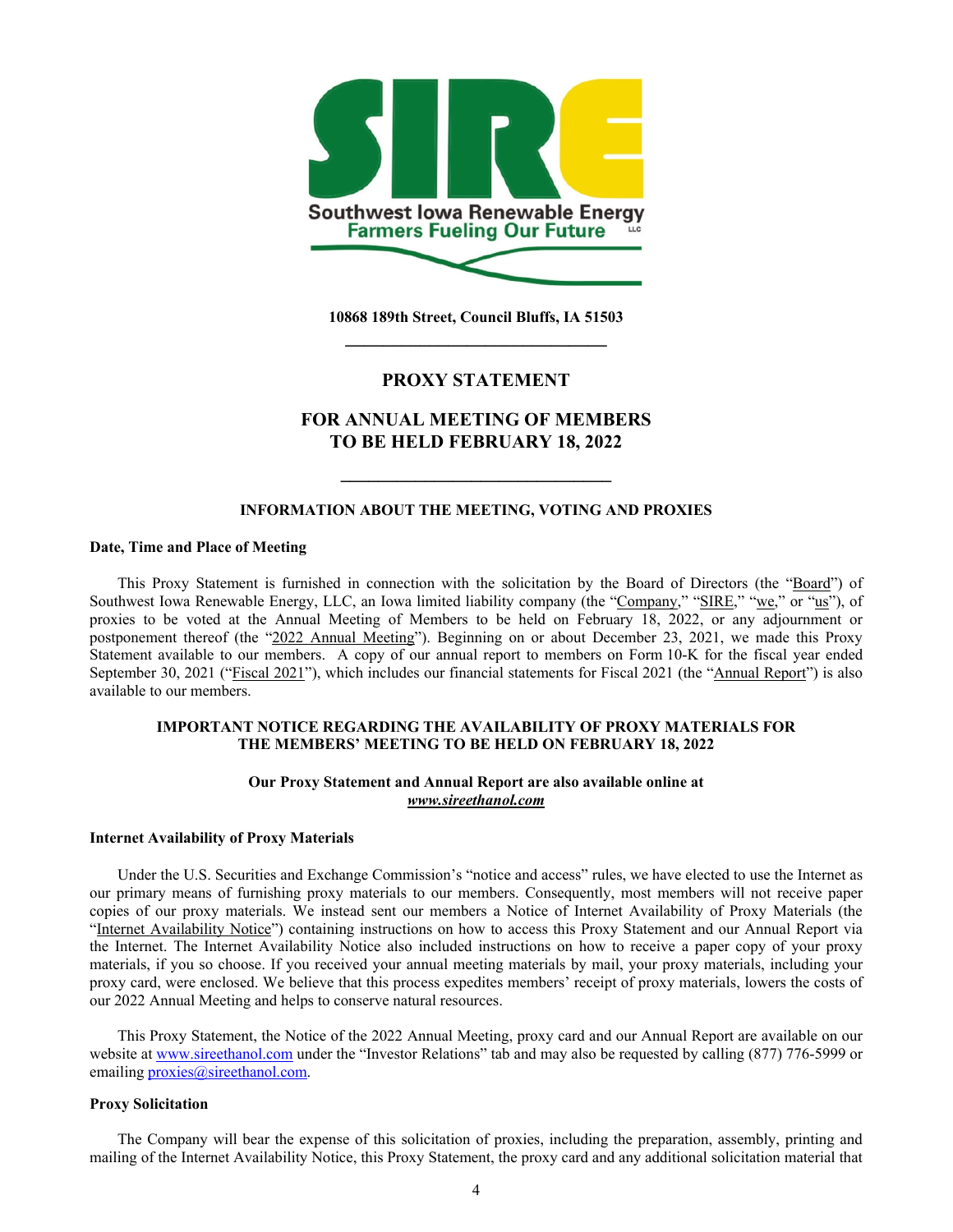the Company may provide to members. Copies of the proxy materials and any other solicitation materials will be provided to brokerage firms, banks, fiduciaries, trustees, custodians or other nominees holding units in their names that are beneficially owned by others so that they may forward the solicitation material to such beneficial owners. We will reimburse such brokerage firms, banks, fiduciaries, trustees, custodians or other nominees for the reasonable out-of-pocket expenses incurred by them in connection with forwarding the proxy materials and any other solicitation materials. The original solicitation of proxies by mail may be supplemented by solicitation by telephone and other means by directors, officers and employees of the Company. No additional compensation will be paid to these individuals for any such services.

## **Purposes of the Annual Meeting**

The purposes of the 2022 Annual Meeting are to:

- (1) Elect one Series A Director to serve until the 2026 Annual Meeting of Members or until his successor shall be elected and qualified;
- (2) Conduct an advisory vote on executive compensation; and
- (3) Transact such other business as may properly come before the meeting and any adjournment or postponement thereof.

#### **Board Voting Recommendations**

Our Board recommends that the holders of our Series A Units (the "Series A Members") vote on each of the proposals as follows:

- **FOR** the election of the Series A Director nominee named under the section entitled "*Proposal 1 Election of Director to Serve Until 2026*." Additional information on the director nominee is set forth under the section entitled "*Proposal 1 - Election of Director to Serve Until 2026*."
- **FOR** the proposal regarding the advisory vote on executive compensation under the section entitled "*Proposal 2 Advisory Vote to Approve Executive Compensation.*"

#### **Record Date and Outstanding Units**

The record date for holders of units entitled to notice of, and to vote at, the 2022 Annual Meeting is the close of business on December 23, 2021 (the "Record Date"). As of the Record Date, we had 8,975 Series A Units outstanding and entitled to vote at the 2022 Annual Meeting.

#### **Proxy Voting**

With respect to voting on each of the proposals, members are entitled to one vote, for each unit, regardless of class or series, held in the member's name at the close of business on the Record Date. By signing and returning the proxy card according to the instructions provided, you are enabling the individuals named on the proxy card, known as "proxies," to vote your units at the 2022 Annual Meeting in the manner you indicate. The proxies will vote your units in accordance with your instructions indicated on the proxy card you submit. If you submit a proxy card, but do not indicate your voting instructions, your units will be voted by the proxies as follows:

- **FOR** the election of the Series A Director nominee listed under Proposal 1 in this Proxy Statement; and
- **FOR** the approval, on an advisory basis, of our executive compensation as discussed under Proposal 2 in this Proxy Statement.

As to any other business as may properly come before the 2022 Annual Meeting or any adjournment or postponement thereof, your units will be voted at the discretion of the proxies in a manner that they consider being in the best interests of the Company.

## **Voting by Mail**

As noted above, by signing and returning the proxy card, you are enabling the individuals named on the proxy card, known as "proxies," to vote your units at the 2022 Annual Meeting in the manner you indicate. We encourage you to sign and return the proxy card to ensure that your units are represented at the 2022 Annual Meeting.You may vote up to 12:00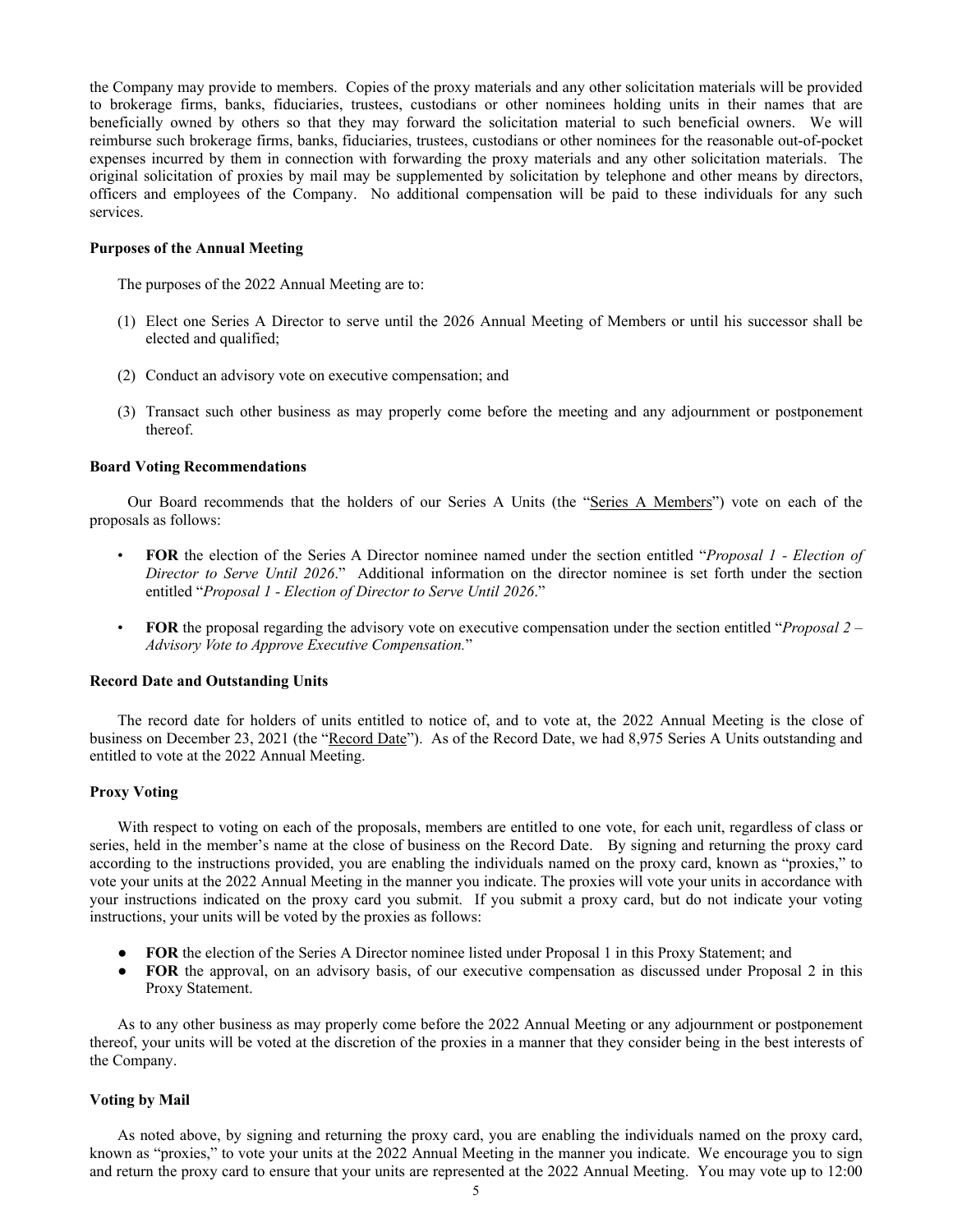p.m. Central Standard Time on February 18, 2022 by delivering your proxy card to the Company's principal office located at 10868 189th Street, Council Bluffs, Iowa 51503. Even if you previously mailed your proxy card, you may revoke your proxy at any time prior to 12:00 p.m. Central Standard Time on February 18, 2022 by delivering a written revocation and/or a new proxy card to the Company each of which must be signed by the registered holder of record of the units voted.

#### **Revocability of Proxies**

A member who has submitted a proxy card may revoke the proxy prior to its exercise at the 2022 Annual Meeting either by written notice of revocation to the Secretary of the Company or by providing a duly executed proxy card bearing a later date. Attendance at the 2022 Annual Meeting will not revoke a proxy. However, if you previously mailed your proxy card, you may revoke your proxy at any time prior to 12:00 p.m. Central Standard Time on February 18, 2022 by delivering a new proxy card to the principal office of the Company. If you are the beneficial owner of your units and not the member of record, you will need to contact your brokerage firm, bank, fiduciary, trustee, custodian or other nominee to revoke any prior voting instructions.

### **Quorum**

The presence, in person or by proxy, of the holders of at least twenty-five percent (25%) of the units outstanding and entitled to vote at the 2022 Annual Meeting is necessary to constitute a quorum. Because the proxy card states how the units will be voted in the absence of instructions by the member, executed proxy cards bearing no instructions by the member will be counted as present for quorum purposes and for the purpose of voting on each proposal presented at the 2022 Annual Meeting.

### **Treatment of Abstentions and Withhold Authority Votes**

Abstentions and proxies marked to "withhold authority" will be counted for purposes of determining (i) the presence or absence of a quorum for the transaction of business and (ii) the total number of units present by proxy at the 2022 Annual Meeting with respect to each proposal.

Pursuant to Section 6.16 of our Fifth Amended and Restated Operating Agreement dated June 19, 2020 (the "Operating Agreement"), the affirmative vote of a majority of the voting interests represented, in person or by proxy, at a meeting and entitled to vote on the matter constitutes the act of the members unless a greater or lesser proportion or amount is required under our Operating Agreement. As a result, proxies which are marked to "abstain" or "withhold authority" will be counted for purposes of voting for each proposal and will count as a vote against each proposal.

#### **Voting Results**

We will announce the preliminary voting results at the conclusion of the 2022 Annual Meeting. The final voting results will be tallied and published in a Current Report on Form 8-K to be filed with the Securities and Exchange Commission (the "SEC") within four business days following the 2022 Annual Meeting.

## **UNIT OWNERSHIP OF MANAGEMENT AND CERTAIN BENEFICIAL OWNERS**

The following table provides certain information as of December 21, 2021 with respect to the unit ownership of: (i) those persons or groups (as that term is used in Section 13(d)(3) of the Securities Exchange Act of 1934, as amended (the "Exchange Act")) who beneficially own more than 5% of any series of units, (ii) each director of the Company, (iii) each Named Executive Officer of the Company (as defined in the "*Summary Compensation Table*" below) and (iv) all officers and directors of the Company as a group. The percentages in the table below are based on 8,975 Series A Units issued and outstanding as of December 21 2021. Except as noted below, the persons listed below possess sole voting and investment power over their respective units. No family relationships exist among our directors and executive officers.

| <b>Title of Class</b>                    | <b>Name and Address</b><br>of Beneficial Owner <sup>1</sup> | <b>Amount and Nature of</b><br><b>Beneficial Ownership</b> | <b>Percent of Class</b> |
|------------------------------------------|-------------------------------------------------------------|------------------------------------------------------------|-------------------------|
| <b>Directors and Executive Officers:</b> |                                                             |                                                            |                         |
| Series A                                 | Karol D. King                                               | $74$ Units $^2$                                            | $0.82\%$                |
| Series A                                 | Theodore V. Bauer                                           | 52 Units $3$                                               | 0.58%                   |
| Series A                                 | Michael K. Guttau                                           | 12 Units $4$                                               | 0.13%                   |
| Series A                                 | Jill Euken                                                  | $12$ Units <sup>5</sup>                                    | $0.13\%$                |
| Series A                                 | Kevin J. Ross                                               | $-0-$                                                      | --                      |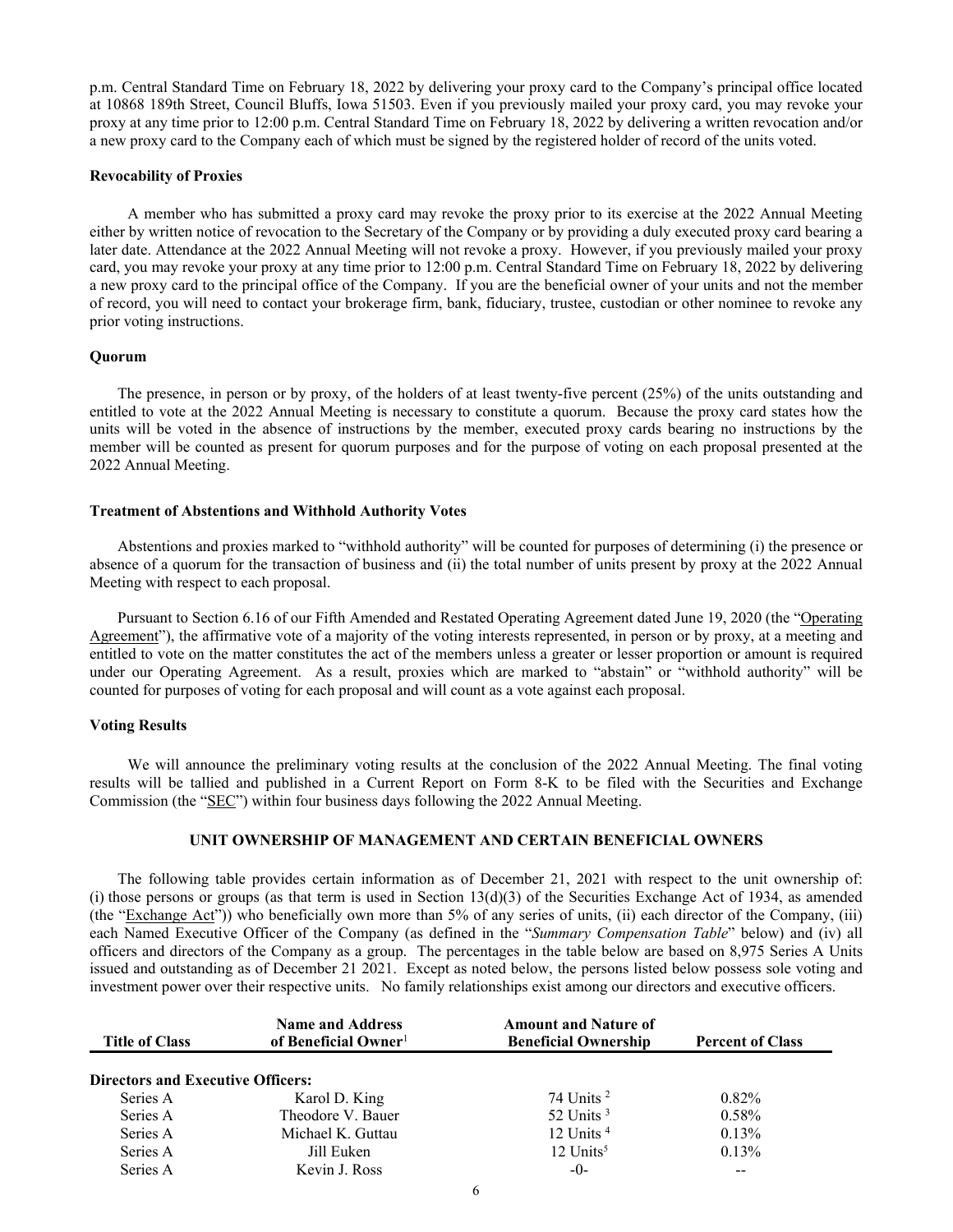|       | All Officers and Directors as a Group | 150 Units | $1.66\%$ |
|-------|---------------------------------------|-----------|----------|
| $- -$ | Brett L. Frevert <sup>7</sup>         | $-()$     | --       |
| $- -$ | Ann Reis <sup>6</sup>                 | $-()$     | --       |
| $- -$ | Michael D. Jerke                      | $-()$     | --       |

 $<sup>1</sup>$  The address for all of our directors, director nominees and executive officers is the address of the Company's principal executive</sup> offices located at 10868 189<sup>th</sup> Street, Council Bluffs, Iowa 51503.<br><sup>2</sup> These Series A Units are owned jointly by Mr. King and his spouse.

<sup>3</sup> Includes 36 Series A Units owned jointly by Mr. Bauer and his spouse and 16 Series A Units owned by Mr. Bauer's spouse for which Mr. Bauer disclaims beneficial ownership.<br>
<sup>4</sup> These Series A Units are owned jointly by Mr. Guttau and his spouse.<br>
<sup>5</sup> Ms. Euken's Series A Units are held in the Jill Euken Trust of which Ms. Euken serves as trustee.<br>
<sup></sup>

## **PROPOSAL 1 ELECTION OF ONE SERIES A DIRECTOR TO SERVE UNTIL 2026**

One Series A Director is to be elected at the 2022 Annual Meeting to serve until the 2026 Annual Meeting of Members or until his successor shall be elected and qualified.

The proxies named in the proxy card intend to vote **FOR** the election of the Series A Director nominee named below who will serve until the 2026 Annual Meeting of Members or until his successor shall be elected and qualified, unless instructions otherwise are properly indicated by the Series A Member on the member's proxy card. If the nominee shall become unavailable for any reason, the proxies named in the proxy card are expected to consult with our Board in voting the units represented by them at the 2022 Annual Meeting. Our Board has no reason to doubt the availability of the nominee and no reason to believe the nominee will be unable or unwilling to serve the entire term for which election is sought.

The name of the Series A Director nominee, along with certain information concerning such nominee is set forth below under the section entitled "*Series A Director Nominee to Serve Until 2026*."

## **Series A Director Nominee to Serve Until 2026**

## *Kevin J. Ross*

The Series A Director nominee to be elected at the 2022 Annual Meeting to serve a four-year term is Kevin J. Ross, age 42. Mr. Ross is a Series A Director and has been a director since January 29, 2021. Mr. Ross is also currently a member of our Board's Audit Committee, Corporate Governance/Compensation Committee and Nominating Committee.

Mr. Ross is an experienced owner-operator in the agriculture industry, managing his own row crop, hay, and cattle operation in Minden, Iowa for over two decades. Mr. Ross brings with him a wealth of experience, having served for 16 plus years as a founding board member and executive committee member of Western Iowa Energy, LLC, a biodiesel plant in Wall Lake, Iowa. He served as a board member of the National Corn Growers Association from 2013 until October 2021 and as its Chairman of the Board from October 2020 to October 2021. Mr. Ross also served as a board member of the Iowa Corn Growers Association from 2008 to 2015 and as its President from 2011 to 2012. Mr. Ross holds a Bachelor of Science degree in Agricultural Studies and a Master of Business Administration both received from Iowa State University.

Mr. Ross meets the "independent director" standards applicable to companies listed on the NASDAQ Capital Market (though our units are not listed on any exchange or quotation system). Mr. Ross does not serve as a director of any other company having a class of securities registered under Section 12 of the Exchange Act, or subject to Section 15(d) of the Exchange Act, nor does he serve as a director of an investment company registered under the Investment Company Act of 1940, as amended (the "Investment Company Act"). Mr. Ross' address is 10868 189<sup>th</sup> Street, Council Bluffs, Iowa 51503.

Additional information regarding our Board and our Series A Directors is set forth below under the section entitled "*Board of Directors and Corporate Governance*."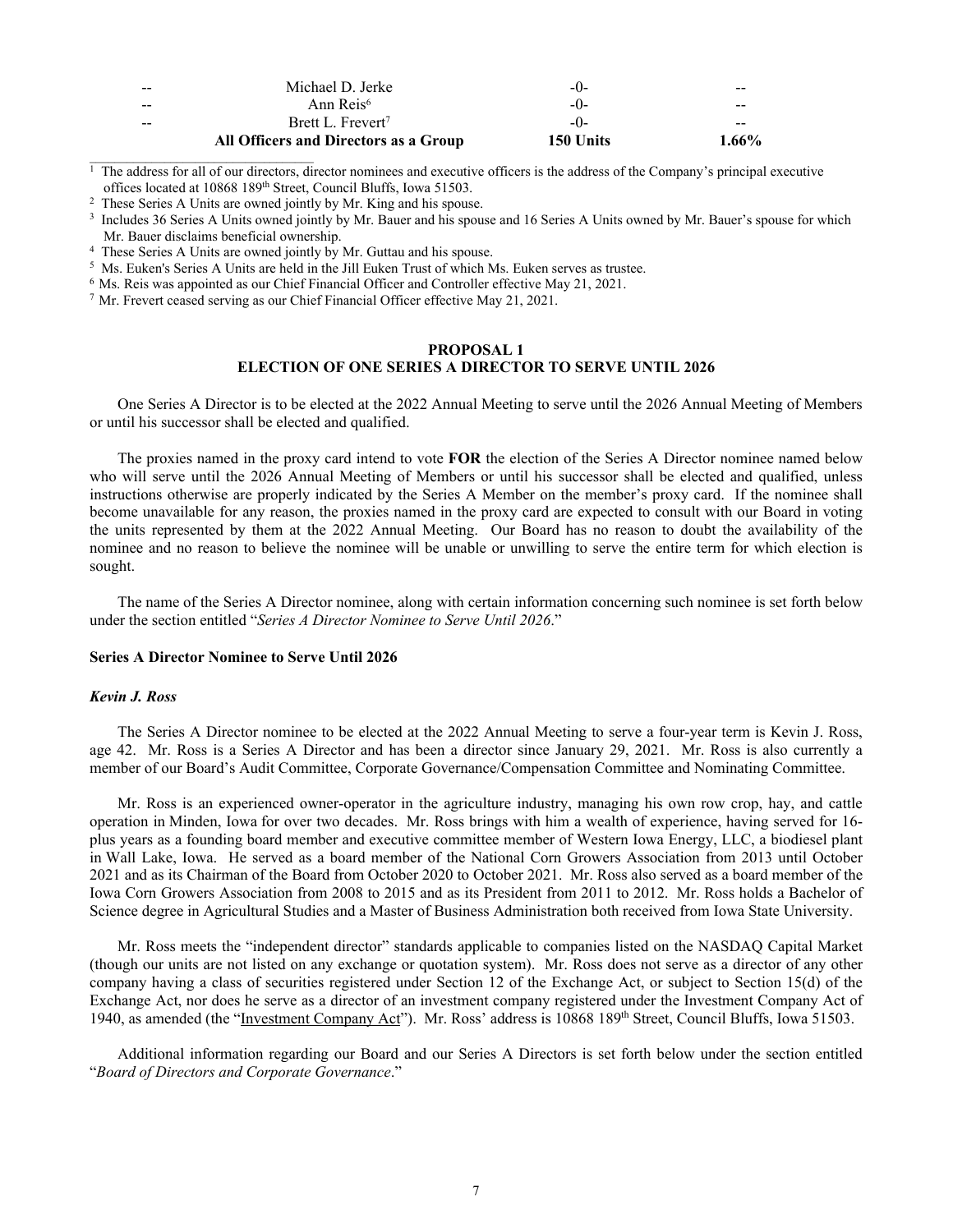## **Vote Required**

 Series A Members may not vote for more than the one Series A Director nominee above. To be elected a Series A Director, the nominee must receive the favorable vote of the majority of Series A Units entitled to vote and represented in person or by proxy at the 2022 Annual Meeting. Because the affirmative vote of a majority of units entitled to vote on the matter and represented in person or by proxy is required to approve Proposal 1, proxies marked to "withhold authority" will have the legal effect of a vote against this proposal.

## **OUR BOARD RECOMMENDS THAT THE SERIES A MEMBERS VOTE "FOR" THE ELECTION OF THE SERIES A DIRECTOR NOMINEE IDENTIFIED ABOVE AS A SERIES A DIRECTOR FOR A FOUR-YEAR TERM.**

## **PROPOSAL 2 ADVISORY VOTE TO APPROVE EXECUTIVE COMPENSATION**

As required by Section 14A of the Exchange Act, we are providing our members with the opportunity to approve, on a non-binding advisory basis, the compensation of our Named Executive Officers (as defined in "*Summary Compensation Table*" below) as disclosed in this Proxy Statement in accordance with the compensation disclosure rules of the SEC.

As described more fully in the "*Executive Compensation*" section of this Proxy Statement, our compensation policies are designed to align our executives' compensation with both our business objectives and the interests of our members. We also seek to provide compensation policies that attract, motivate and retain key executives who are critical to our success. A significant portion of the compensation we provide to our executives is directly related to our financial performance and member value.

We urge our members to read the "*Executive Compensation*" section of this Proxy Statement for a more thorough discussion of our compensation philosophy, including the design and objectives of our elements of compensation. We also recommend that our members review the application of our compensation philosophy and the elements of compensation provided to each Named Executive Officer as reflected in the discussion and tables included in the "*Executive Compensation*" section of this Proxy Statement.

We believe that our compensation policies and procedures are reasonable based on the size and complexity of our Company and its operations, that our executive compensation policies are designed appropriately to incentivize the achievement of financial goals that have benefited our Company and that such policies and procedures are functioning as intended to produce long-term value for our members. Accordingly, we are asking our members to approve the overall application of our compensation policies to our Named Executive Officers through this advisory vote. The vote on this resolution is not intended to address any specific element of compensation, but rather the overall compensation of our Named Executive Officers and the policies and procedures described in this Proxy Statement.

For the reasons stated above, our Board recommends that members vote **FOR** the following advisory resolution at our 2022 Annual Meeting:

"RESOLVED, that the compensation paid to the Company's Named Executive Officers, as disclosed in the Proxy Statement for our 2022 Annual Meeting pursuant to the compensation disclosure rules of the Securities and Exchange Commission, including the compensation tables and related narrative discussion, is hereby APPROVED."

## **Advisory Vote**

As this is an advisory vote, the outcome of the vote is not binding on us with respect to future executive compensation decisions, including those relating to our Named Executive Officers, or otherwise. However, the Corporate Governance / Compensation Committee and our Board value the input of the Company's members and therefore expect to take into account the outcome of this member advisory vote when considering future executive compensation decisions.

## **Vote Required**

The affirmative vote of a majority of the units represented at the 2022 Annual Meeting in person or by proxy and entitled to vote on the matter is required for the approval of the proposal. Because a majority of units entitled to vote on the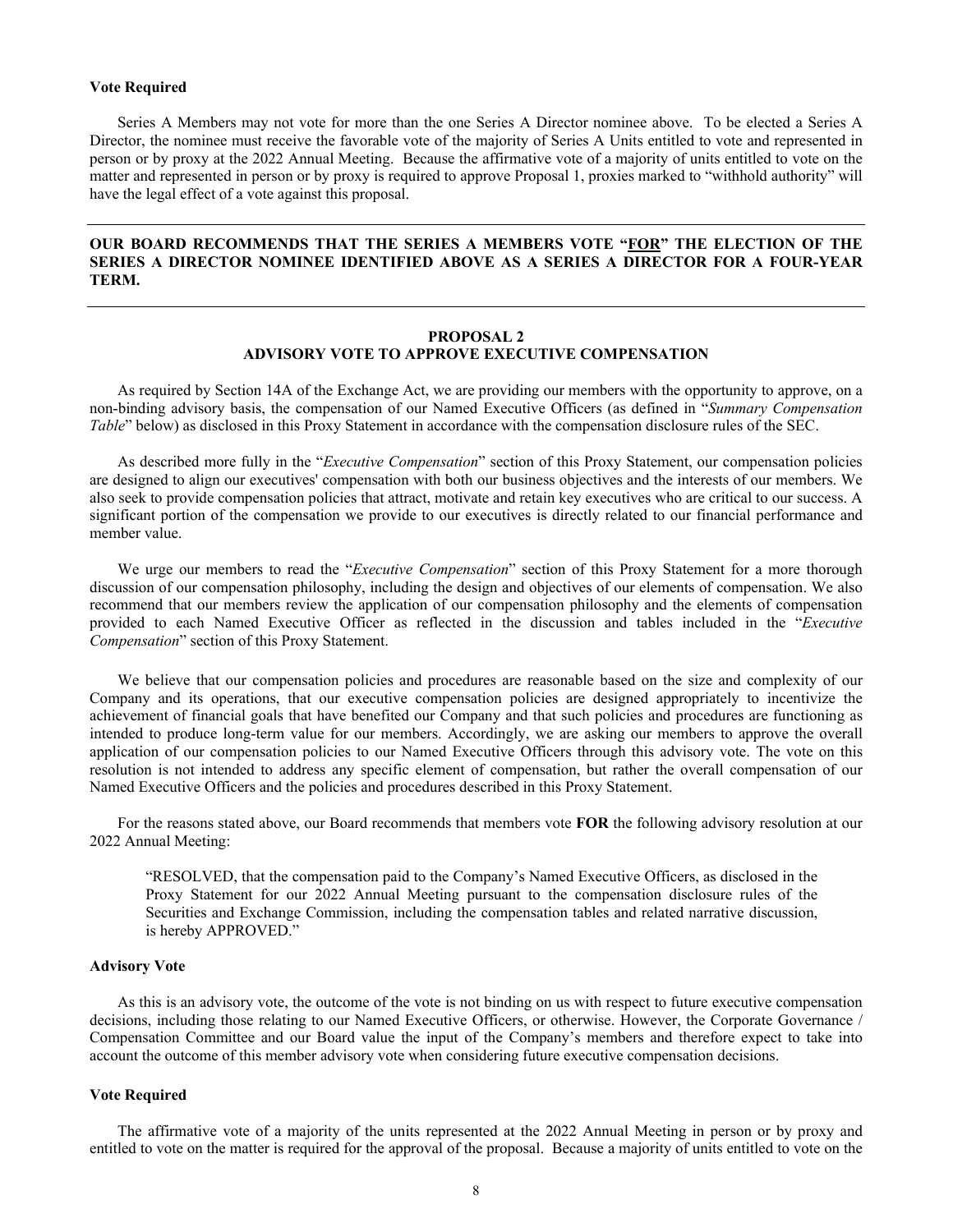matter and represented in person or by proxy is required to approve Proposal 2, abstentions will have the legal effect of a vote against this proposal.

## **OUR BOARD RECOMMENDS THAT THE MEMBERS VOTE "FOR" THE ADVISORY VOTE ON EXECUTIVE COMPENSATION AS DISCLOSED IN THIS PROXY STATEMENT.**

#### **BOARD OF DIRECTORS AND CORPORATE GOVERNANCE**

#### **Board Leadership Structure**

We are managed by a Chief Executive Officer who is separate from our Chairman of the Board. During Fiscal 2021, Karol D. King served as our Chairman of the Board and Michael D. Jerke served as our Chief Executive Officer.

We have determined that the current separation of the two roles allows our Chief Executive Officer to manage our dayto-day operations while allowing our Chairman to focus on leading our Board in its duty to act in the best interest of the Company and its members. We believe this leadership structure allows our Board to best focus on its oversight role and provide us a perspective that is independent from that of our management. Our Operating Agreement provides that our Board will appoint someone other than the Chairman of the Board as our President; however, our Board reserves the right to determine the appropriate leadership structure from time to time.

## **Board Role in Risk Oversight**

Although management is responsible for the day-to-day management of risks to the Company, our Board provides broad oversight of the Company's risk management programs. In this oversight role, our Board is responsible for satisfying itself that the risk management processes designed and implemented by the Company's management are functioning and that the systems and processes in place will bring to its attention the material risks facing the Company in order for our Board to effectively oversee the management of these risks. A fundamental part of risk management is not only understanding the risks a company faces and what steps management is taking to manage those risks, but also understanding what level of risk is appropriate for the Company. The involvement of our full Board in the risk oversight process allows our Board to assess management's appetite for risk and also to determine what constitutes an appropriate level of risk for the Company. Our Board regularly includes agenda items at its meetings relating to its risk oversight role and meets with various members of management on a range of topics, including corporate governance and regulatory obligations, operations and significant transactions, business continuity planning, succession planning, risk management, insurance, network security and cybersecurity threats, pending and threatened litigation and significant commercial disputes.

While our Board provides broad oversight of the Company's risk management processes, various committees of the Board oversee risk management in their respective areas and regularly report on their activities to our entire Board. Principally, the Risk Management Committee assists our Board in identifying and quantifying methods of mitigating or eliminating risk, primarily those relating to commodity prices. In addition, the Audit Committee focuses on assessing and mitigating financial risk, including internal controls, and receives an annual risk assessment report from the Company's independent auditors. The Corporate Governance/Compensation Committee also strives to create compensation incentives that encourage a level of risk-taking behavior consistent with the Company's business strategy.

We believe the division of risk management responsibilities described above is an effective approach for addressing the risks facing the Company and that our Board leadership structure provides appropriate checks and balances against undue risk taking.

## **Our Board of Directors**

Our Operating Agreement provides that the number of directors serving on our Board shall not be less than five (5) nor more than seven (7) with the exact number within such range to be determined and established from time to time by a majority vote of the Directors. The number of directors serving on our Board is currently fixed at five (5) directors. In accordance with our Operating Agreement, our Series A Directors are nominated by our Board, following consideration and recommendation by our Board's Nominating Committee, and then elected by our Series A Members.

Effective January 29, 2021 our Board appointed Kevin J. Ross to fill the vacancy resulting from the resignation of Hubert M. Houser which was effective December 3, 2020. Section 5.14 of our Operating Agreement provides that any vacancy may be filled by the affirmative vote of a majority of the remaining directors and that a director elected to fill a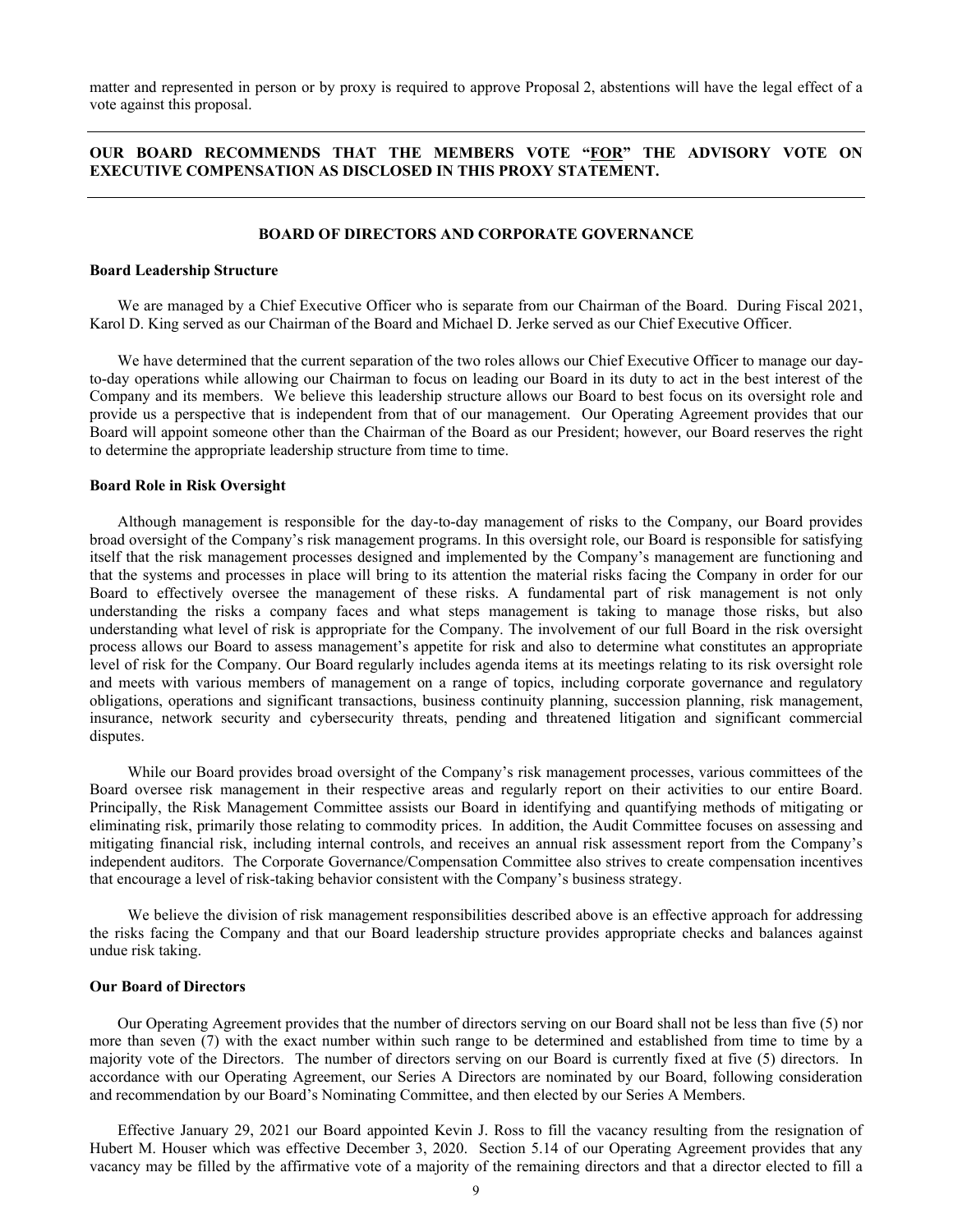vacancy shall be elected for the unexpired term of such director's predecessor in office. Accordingly, Mr. Ross was appointed to serve for the remainder of Mr. Houser's term, which expires in 2022.

The chart below lists the directors whose terms continue after the 2022 Annual Meeting and also includes the Series A Director nominee, Mr. Ross. The directors listed in the table below under the "*Independent Directors*" section meet the "independent director" standards applicable to companies listed on the NASDAQ Capital Market (though our units are not listed on any exchange or quotation system) ("Independent Directors"). The address for all directors is 10868 189<sup>th</sup> Street, Council Bluffs, Iowa 51503. None of the directors listed below currently serve on the board of directors of any other company having a class of securities registered under Section 12 of the Exchange Act or subject to the requirements of Section 15(d) of the Exchange Act, nor do any of our directors serve as directors of an investment company registered under the Investment Company Act.

## *Series A Directors*

| Name<br>and Age          | <b>Position(s)</b> Held<br>with the<br>Company | <b>Current</b><br><b>Director Term</b><br><b>Expires</b> | <b>Principal Occupation(s)</b><br><b>During Past 5 Years</b>                                                                                                                                                                                                                                                                                                                                                                                                                                                                                                                                                                                                                                                                                                                                                                                                                                                                                                                                                                                                                                                                                                |
|--------------------------|------------------------------------------------|----------------------------------------------------------|-------------------------------------------------------------------------------------------------------------------------------------------------------------------------------------------------------------------------------------------------------------------------------------------------------------------------------------------------------------------------------------------------------------------------------------------------------------------------------------------------------------------------------------------------------------------------------------------------------------------------------------------------------------------------------------------------------------------------------------------------------------------------------------------------------------------------------------------------------------------------------------------------------------------------------------------------------------------------------------------------------------------------------------------------------------------------------------------------------------------------------------------------------------|
| Kevin J. Ross, 42        | Series A Director                              | 2022                                                     | Director of the Company since 2021<br>$\bullet$<br>Owner-operator of a row crop, hay and cattle operation in<br>$\bullet$<br>Minden, Iowa since 1999<br>Founding Board Member and member of the Executive<br>$\bullet$<br>Committee of Western Iowa Energy, LLC since 2004<br>National Corn Growers Association<br>$\circ$ Chairman of the Board from 2020 - 2021<br>o Board member from 2013 - 2021<br>Iowa Corn Growers Association<br>$\circ$ President from 2011 - 2012<br>$\circ$ Board member from 2008 - 2015<br>Co-Chair, Commodity Classic from 2014 - 2017<br>Received his Master of Business Administration from Iowa<br>٠<br>State University in 2021<br>Received his B.S., Agricultural Science, from Iowa State<br>٠<br>University                                                                                                                                                                                                                                                                                                                                                                                                            |
| Michael K.<br>Guttau, 75 | Series A Director                              | 2023                                                     | Director of the Company since 2007<br>$\bullet$<br>Member of the Federal Reserve Bank of Chicago Advisory<br>Council on Agriculture, Small Business and Labor 2016-<br>2017<br>Council of Federal Home Loan Banks, Washington, D.C.:<br>Chairman from 2008 to 2009<br>Federal Home Loan Bank of Des Moines:<br>o Chairman from 2008 to 2012<br>Vice Chairman from 2004 to 2007<br>$\Omega$<br>Chairman of Audit Committee from 2004 to 2006<br>o Chairman of Risk Management Committee 2007<br>Served in various positions at Treynor State Bank, T.S.<br>Banking Group since 1972 and currently serves as Chairman<br>of the Board<br>Chairman, Iowa Bankers Association from 2014 to 2015<br>Superintendent of Banking, Iowa Division of Banking, from<br>1995 to 1999<br>Director, Iowa Bankers Association, Iowa Bankers Mortgage<br>Corporation, Iowa Student Loan Liquidity Corp., Iowa<br>Business Development Finance Corp. and Iowa Seed Capital<br>Liquidation Corp<br>President, Southwest Iowa Bank Administration Institute<br>Past Chairman, ABA Community Bankers from 1991 to<br>1992<br>Received his B.S., Farm Operation, from Iowa State |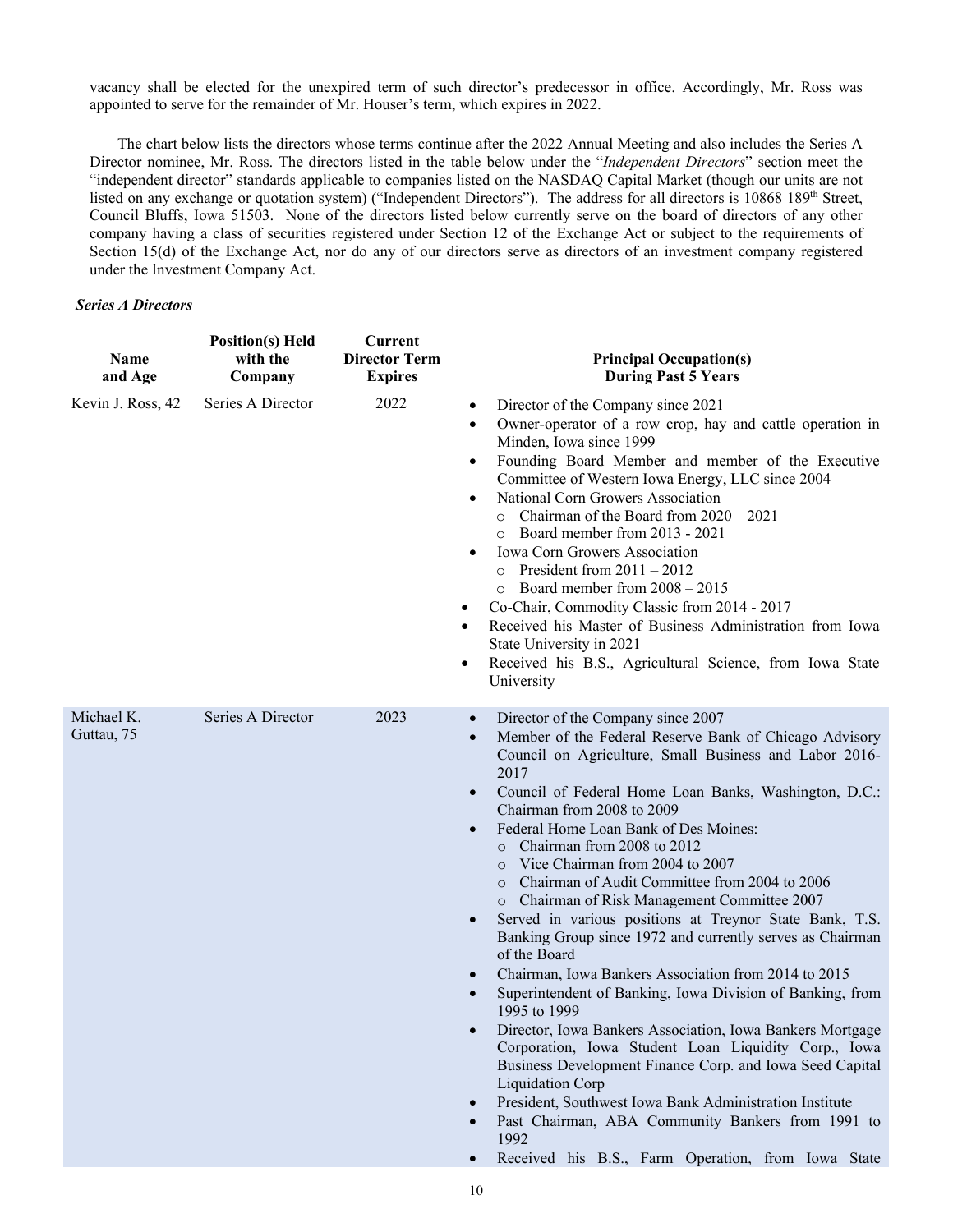| <b>Name</b><br>and Age   | <b>Position(s)</b> Held<br>with the<br>Company   | <b>Current</b><br><b>Director Term</b><br><b>Expires</b> | <b>Principal Occupation(s)</b><br><b>During Past 5 Years</b>                                                                                                                                                                                                                                                                                                                                                                                                                                                                                                                                                                                                                                                                                                            |
|--------------------------|--------------------------------------------------|----------------------------------------------------------|-------------------------------------------------------------------------------------------------------------------------------------------------------------------------------------------------------------------------------------------------------------------------------------------------------------------------------------------------------------------------------------------------------------------------------------------------------------------------------------------------------------------------------------------------------------------------------------------------------------------------------------------------------------------------------------------------------------------------------------------------------------------------|
|                          |                                                  |                                                          | University in 1969 and completed numerous U.S. Army<br>education programs from 1969 to 1978<br>2010 recipient of the James Leach Bank Leadership Award<br>$\bullet$                                                                                                                                                                                                                                                                                                                                                                                                                                                                                                                                                                                                     |
| Theodore V.<br>Bauer, 69 | Series A Director,<br>Secretary and<br>Treasurer | 2024                                                     | Director of the Company since March 2005 and Secretary<br>$\bullet$<br>and Treasurer of the Company since November 2006<br>President of Lake Anita Farms, LLC, which owns farmland<br>$\bullet$<br>in Cass County, Iowa, since 2012<br>Owner and operator of a farming operation near Audubon,<br>$\bullet$<br>Iowa since 1977<br>Co-Founder and Director from 2005 to 2007, Templeton Rye<br>$\bullet$<br>Spirits LLC<br>Director, Iowa Quality Producers Alliance, since 2003<br>$\bullet$<br>Vice President, West Central Iowa Rural Water, from 2002<br>٠<br>to 2007<br>Board Manager and Treasurer of America Green Gas LLC<br>since 2013<br>Mr. Bauer has an Ag Business degree from Iowa State<br>University and is a graduate of the Texas A&M TEPAP<br>program |
| Jill Euken, 67           | Series A Director                                | 2024                                                     | Director of the Company since December 2020<br>$\bullet$<br>Deputy Director of Bioeconomy Institute at Iowa State<br>University from 2007 to 2019<br>Outreach Program Leader at CenUSA Bioenergy from 2007<br>$\bullet$<br>to 2019<br>Director, Ag Ventures Alliance since May 2019<br>$\bullet$<br>Director, Iowa Quality Producers Alliance<br>$\bullet$<br>Owns and operates a Century Farm operation near Atlantic,<br>$\bullet$<br>Iowa with her husband where they raise corn, soybeans,<br>alfalfa and cattle                                                                                                                                                                                                                                                    |
| Karol D. King, 74        | Series A Director<br>and Chairman                | 2025                                                     | Director of the Company and Chairman of the Board since<br>November 2006<br>Corn, popcorn and soybean farmer near Mondamin, Iowa,<br>since $1967$<br>President, King Agri Sales, Inc. (marketer of chemicals,<br>fertilizer and equipment) since 1995<br>President, Kelly Lane Trucking, LLC, since 2007<br>$\bullet$<br>Served on the Harrison County Farm Bureau Board, the<br>$\bullet$<br>Iowa Corn Growers Board, the Iowa Corn Promotion Board,<br>the US Feed Grains Council Board, the National Gasohol<br>Commission, and the National Corn Growers Association<br>Board<br>Attended Iowa State University<br>٠                                                                                                                                                |

#### **Former Series A Director**

Hubert M. Houser is a former Series A Director who resigned effective December 3, 2020. Mr. Houser did not resign due to any disagreement with the Company regarding any matter relating to the Company's operations, policies or practices. As one of the Company's founders, Mr. Houser's leadership and vision played a critical role in connection with the Company's formation. Mr. Houser served as a Series A Director for fifteen years and provided outstanding service to the Company and its members during his tenure as a director of the Company. His contributions are greatly appreciated.

 Mr. Houser has been a lifetime owner of a farm and cow-calf operation located near Carson, Iowa. Mr. Houser served in the Iowa Legislature from 1992 through 2015, first in the House of Representatives (1992 – 2001) and then in the Senate (2002 – 2015). Mr. Houser also served on the Pottawattamie County Board of Supervisors from 1979 to 1992,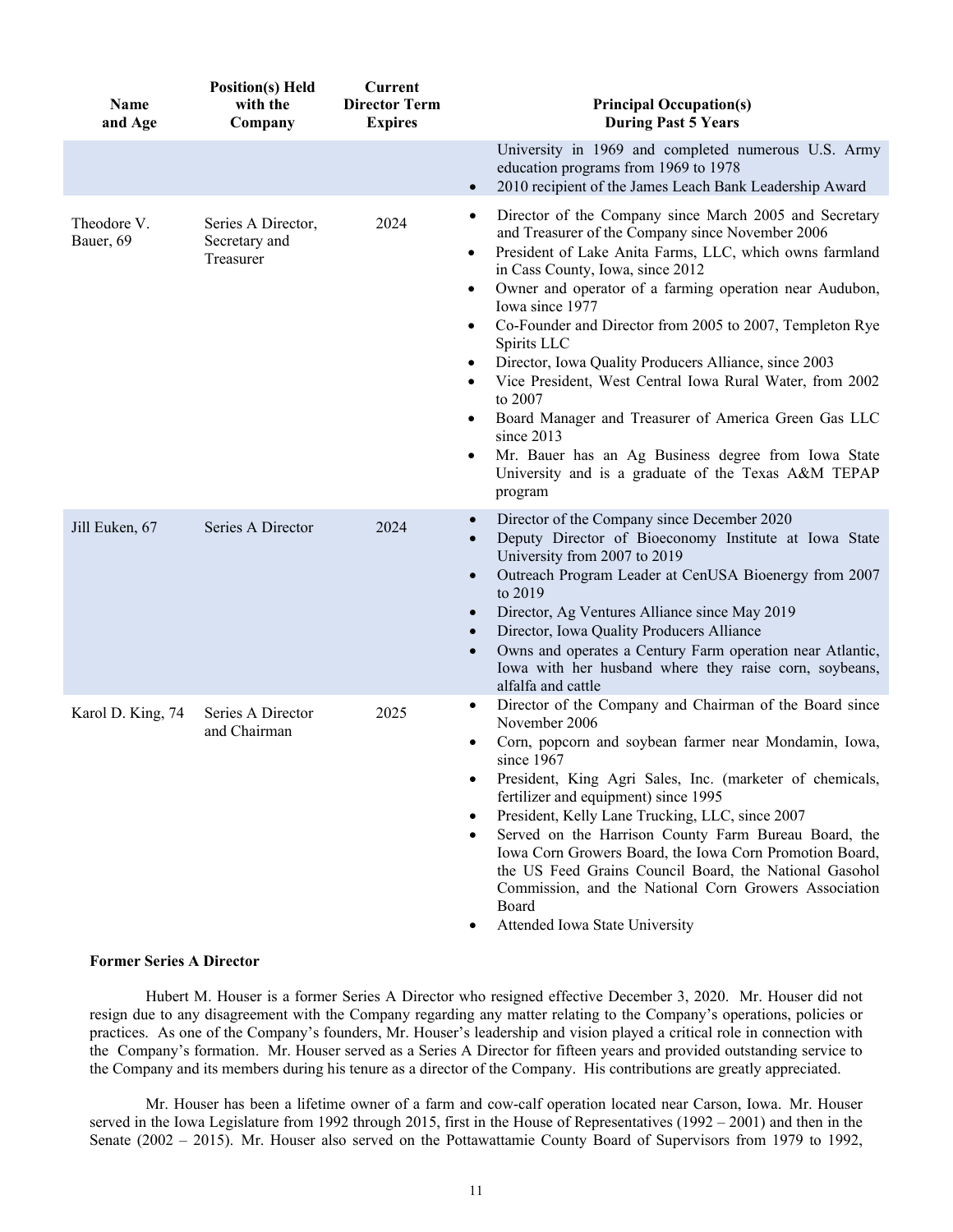served as a director of the Riverbend Industrial Park and was a founder of the Iowa Western Development Association and Golden Hills RC&D.

## **Director Qualifications**

The table below discusses the experiences, qualifications and skills of each of our directors which led to the conclusion that they should serve as directors of the Company.

| <b>Current Series A</b><br><b>Directors</b> | <b>Experiences, Qualifications and Skills</b>                                                                                                                                                                                                                                                                                                                                                                                                                                                                                                                                                                                                                                                                                                                                                                                                                                                                                                                                                                                                                                                                                                                                                                                                                                                                |
|---------------------------------------------|--------------------------------------------------------------------------------------------------------------------------------------------------------------------------------------------------------------------------------------------------------------------------------------------------------------------------------------------------------------------------------------------------------------------------------------------------------------------------------------------------------------------------------------------------------------------------------------------------------------------------------------------------------------------------------------------------------------------------------------------------------------------------------------------------------------------------------------------------------------------------------------------------------------------------------------------------------------------------------------------------------------------------------------------------------------------------------------------------------------------------------------------------------------------------------------------------------------------------------------------------------------------------------------------------------------|
| Theodore V. Bauer                           | Mr. Bauer's background as a farmer and agri-businessman, as well as his past service on a<br>number of civic and corporate boards, including the Iowa Quality Producers Alliance, an<br>organization devoted to value-added agriculture and rural economic development, are<br>important factors qualifying Mr. Bauer as one of the Board's Series A independent directors.                                                                                                                                                                                                                                                                                                                                                                                                                                                                                                                                                                                                                                                                                                                                                                                                                                                                                                                                  |
| Michael K. Guttau                           | Mr. Guttau was recruited to serve as an independent Series A Board member and as the "audit<br>committee financial expert" given his background and experience as a banking executive and<br>board member of a number of banking and civic organizations. Mr. Guttau's experience<br>includes more than 30 years as a rural banker, providing a long-term view of agriculture and<br>ag-related businesses.                                                                                                                                                                                                                                                                                                                                                                                                                                                                                                                                                                                                                                                                                                                                                                                                                                                                                                  |
| Karol D. King                               | Mr. King, our Board's Chairman and an independent director elected by Series A members,<br>has a long career as a farmer and owner of a number of ag-related businesses. In addition, Mr.<br>King has held leadership positions in numerous local and national ag producer groups, in<br>particular the Iowa and National Corn Growers Associations. In these capacities he has<br>participated in the development of the ethanol industry.                                                                                                                                                                                                                                                                                                                                                                                                                                                                                                                                                                                                                                                                                                                                                                                                                                                                  |
| Jill Euken                                  | Ms. Euken brings substantial experience and expertise in the agricultural sector and the<br>bioeconomy industry which provide invaluable insights to our Board. Her leadership roles<br>within the Iowa State University Bioeconomy Institute demonstrate the ability to consider and<br>pursue innovative or new approaches which is critical to the long-term success of our ethanol<br>plant and the agriculture and renewable fuels industries. In addition, her service on business<br>development organization boards such as the Ag Ventures Alliance and the Iowa Quality<br>Producers Alliance, reflect her dedication to value-added agriculture and rural economic<br>development, which are important factors to our Board and its members.                                                                                                                                                                                                                                                                                                                                                                                                                                                                                                                                                      |
| Kevin J. Ross                               | As a sixth generation farmer, Mr. Ross brings substantial agricultural experience and expertise<br>including agri-business as an owner-operator of a row crop, hay and cattle operation. He also<br>has significant expertise and experience in the biofuels market having served as a founding<br>board member and executive committee member of Western Iowa Energy, LLC, a biodiesel<br>plant in Wall Lake, Iowa. Mr. Ross has also held many leadership positions within several<br>prominent local and national agricultural producer associations, including his past role as<br>Chairman of the Board of the National Corn Growers Association and as a member of its<br>board of directors from 2013 through 2021. He also served as a board member and the<br>President of the Iowa Corn Growers Association. Mr. Ross' leadership skills in the ethanol,<br>biodiesel and corn grower industries make him an effective advocate for these industries<br>which will provide substantial value to the Board and the Company especially during<br>challenging economic markets. Mr. Ross also received a Masters of Business Administration<br>from the University of Iowa which enhances Mr. Ross' agribusiness experience and<br>knowledge of financial markets, financing and business management. |

#### **Code of Ethics**

The Company adopted a Code of Ethics that applies to its directors, executive officers and employees (including our principal executive officer, principal financial officer, controller and senior financial officers) effective January 16, 2009 and amended by our Board on October 19, 2012. The Code of Ethics is available in the "Investor Relations" section of our website at www.sireethanol.com. We will disclose amendments to, or waivers of, certain provisions of our Code of Ethics relating to our principal executive officer, principal financial officer, controller or persons performing similar functions on our website promptly following the adoption of any such amendment or waiver.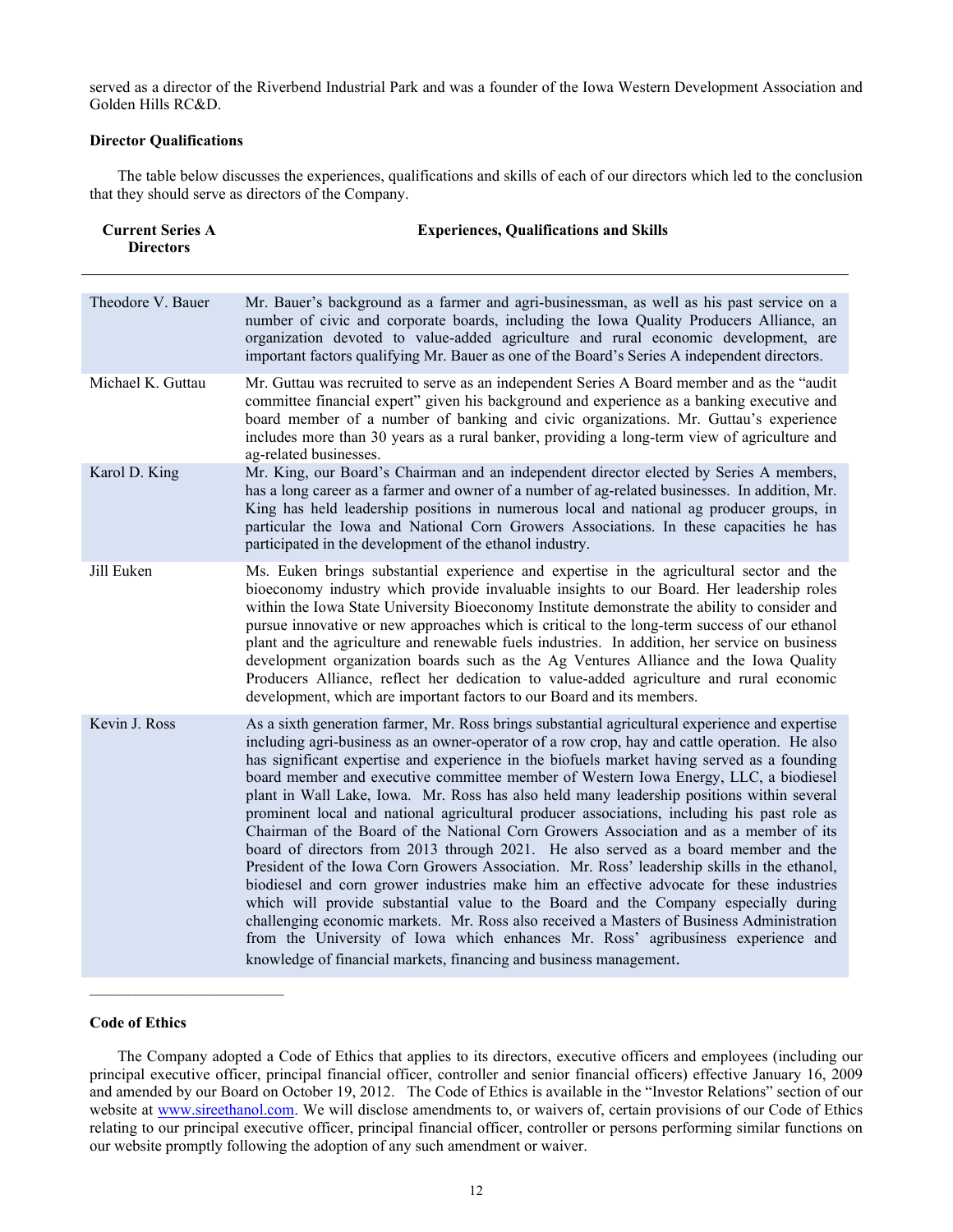#### **Board Committees**

Our Board has standing Audit, Nominating, Corporate Governance/Compensation and Risk Management Committees.

#### *Audit Committee*

We have a separately-designated standing Audit Committee established in accordance with Section 3(a)(58)(A) of the Exchange Act, which operates under a written charter (the "Audit Committee Charter"). A copy of the Audit Committee Charter is available on our website at www.sireethanol.com in the "Investor Relations" section. The current members of the Audit Committee are Michael K. Guttau (Chair), Theodore V. Bauer, Karol D. King and Kevin J. Ross each of whom served on the committee for all of Fiscal 2021 except Mr. Ross who was appointed to serve on the committee on February 19, 2021. All of the members of the Audit Committee meet the "independent director" standards applicable to companies listed on the NASDAQ Capital Market (though our units are not listed on any exchange or quotation system). Our Board has determined that Mr. Guttau is an "audit committee financial expert" as that term is defined in Item 401(h) of Regulation S-K under the Exchange Act.

Among other things, the Audit Committee has the authority to appoint and supervise our independent registered public accounting firm and is primarily responsible for approving the services performed by our independent registered public accounting firm and for reviewing and evaluating our accounting principles and system of internal accounting controls.

## *Nominating Committee*

The Nominating Committee operates under a written charter (the "Nominating Committee Charter"), which is available on our website at www.sireethanol.com in the "Investor Relations" section. The Nominating Committee Charter provides that the Nominating Committee will (i) identify individuals qualified to become Board members for election by our Series A Members, (ii) recommend to our Board persons to fill Board vacancies or to stand for election by members, (iii) recommend to our Board nominees for each Board committee, including a financial expert to serve on the Audit Committee and (iv) oversee all aspects of the transfer of units including compliance with the Company's Unit Transfer Policy.

The current members of the Nominating Committee are Theodore V. Bauer (Chair), Michael K. Guttau, Karol D. King, Jill Euken and Kevin J. Ross. During Fiscal 2021, the members of the Nominating Committee were Messrs. Houser (Chair), Bauer, Guttau, King and Ms. Euken. Mr. Ross was appointed to serve on the Nominating Committee on February 19, 2021 and Mr. Houser resigned as a director effective December 3, 2020. All of the directors that served on the Nominating Committee during Fiscal 2021 and that are currently serving on the Nominating Committee met or meet the "independent director" standards applicable to companies listed on the NASDAQ Capital Market (though our units are not listed on any exchange or quotation system).

The Nominating Committee believes that having directors with relevant experience in business and industry, government, finance and other areas is beneficial to our Board as a whole. Directors with such backgrounds provide a useful perspective on significant risks and competitive advantages and an understanding of the challenges the Company faces. The Nominating Committee does not assign specific weights to particular criteria and no particular criterion is necessarily applicable to all directors or prospective nominees.

With respect to nominating existing directors, the Nominating Committee reviews relevant information available to it, including the latest Board evaluations for such persons, if any, and assesses their continued ability and willingness to serve as a director. The Nominating Committee also assesses such persons' contributions in light of the mix of skills and experience the Nominating Committee deems appropriate for our Board. With respect to nominations of new directors, the Nominating Committee will conduct a thorough search to identify candidates based upon criteria the Nominating Committee deems appropriate and considering the mix of skills and experience necessary to complement existing Board members. Prospective nominees are not discriminated against on the basis of age, gender, race, religion, national origin, sexual orientation, gender identity, disability or any other basis proscribed by law. The Nominating Committee then reviews selected candidates and makes a recommendation to our Board. The Nominating Committee may seek input from other Board members or senior management in identifying candidates.

The Nominating Committee Charter provides that the Nominating Committee will consider director candidates recommended by members the same way it evaluates other individuals for nomination as a new director, provided that member nominations for directors must be made in accordance with our Operating Agreement (see the section below entitled "*Member Proposals for the 2023 Annual Meeting – Series A Director Nominations*"). We did not receive any member nominations for director for the 2022 Annual Meeting.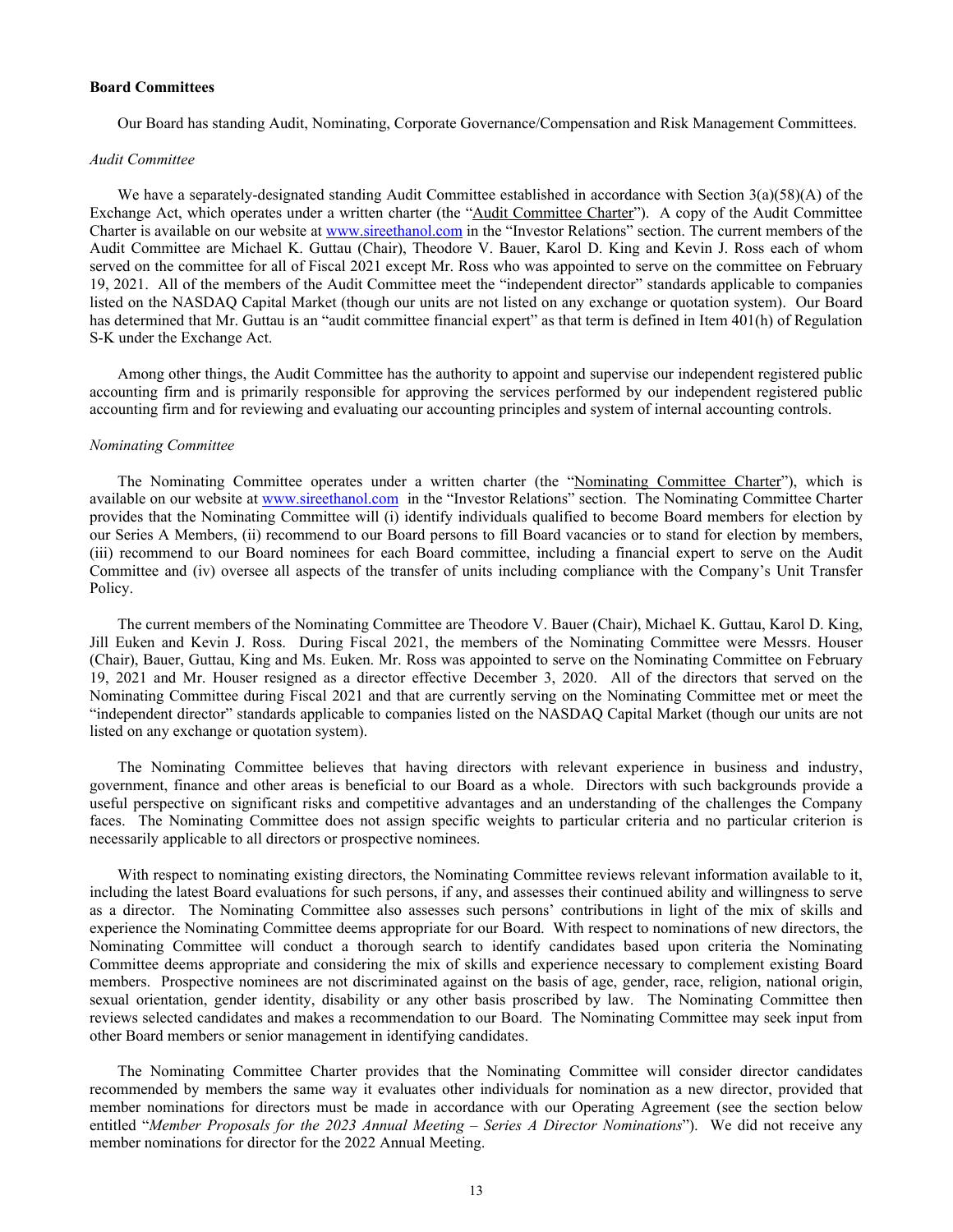#### *Corporate Governance/Compensation Committee*

The Corporate Governance/Compensation Committee operates under a written charter (the "Governance/ Compensation Committee Charter") which is available on our website at www.sireethanol.com in the "Investor Relations" section. The Governance/Compensation Committee Charter provides that the Corporate Governance/Compensation Committee will annually review and approve our compensation programs for our directors, officers and managers, review and evaluate the Board and committee structure and the Company's corporate governance practices and policies, review and evaluate the Company's incentive and equity plans and other employee benefit programs and lead the Board in its annual review of the Board's performance.

The current members of the Corporate Governance/Compensation Committee are Jill Euken (Chair), Theodore V. Bauer, Karol D. King and Kevin J. Ross each of whom served on the committee all of Fiscal 2021 except Mr. Ross who was appointed to serve on the committee on February 19, 2021. All of the directors that served on the Corporate Governance/Compensation Committee during Fiscal 2021 and that are currently serving met or meet the "independent director" standards applicable to companies listed on the NASDAQ Capital Market (though our units are not listed on any exchange or quotation system).

#### *Risk Management Committee*

The Risk Management Committee operates under a written charter (the "Risk Management Committee Charter") which is available on our website at www.sireethanol.com in the "Investor Relations" section. The Risk Management Committee makes recommendations to our Board relating to methods of effectively managing the Company's physical assets, contractual commitments, seeking market opportunities and adding value to the Company's operating facility. The Risk Management Committee also assists our Board in identifying and quantifying methods of mitigating or eliminating risk, including those relating to commodity prices.

The current members of the Risk Management Committee are Michael D. Jerke (Chair), Michael K. Guttau and Jill Euken each of whom served on the committee for all of Fiscal 2021. During Fiscal 2021, Hubert M. Houser also served as a member of the Risk Management Committee until his resignation which was effective December 3, 2021. The Risk Management Committee Charter provides that our Board may appoint members of management and consultants to serve on the Risk Management Committee as either voting or non-voting members. Mr. Jerke, our President and CEO, serves on the Risk Management Committee as a voting member and is also currently serving as the Chair of the Risk Management Committee.

#### **Review and Approval of Related Person Transactions**

In October 2012, our Board adopted a Related Party Policy which formalized into a written policy certain practices and procedures historically followed by our Board relating to the approval of any transaction, arrangement or series of similar transactions, arrangements or relations, including indebtedness or guarantees of indebtedness, with related parties. Related persons include our directors or executive officers and their respective immediate family members and 5% beneficial owners of our units. Pursuant to the terms of the policy, the Corporate Governance/Compensation Committee must review the material facts of any related party transaction and approve such transaction.

#### **Board and Committee Meetings and Director Attendance**

During Fiscal 2021, our Board held 13 meetings. In addition, the Audit Committee held 4 meetings, the Corporate Governance/Compensation Committee held 2 meetings, the Risk Management Committee held 12 meetings and the Nominating Committee held 3 meetings. No incumbent director attended fewer than 75% of the aggregate of the Board meetings and committee meetings held on which an incumbent director served during Fiscal 2021. The Company's policy is to encourage, but not require, Board members to attend annual member meetings. The 2021 Annual Meeting was a virtual meeting and all of our Board members virtually attended the 2021 Annual Meeting.

### **Policy Regarding Employee, Officer and Director Hedging**

We do not have a policy prohibiting our directors, officers or employees from purchasing financial instruments that are designed to hedge or offset any decrease in the market value of the Company's units held by such persons. Since we are a limited liability company taxed as a partnership for federal income tax purposes, we must comply with complex trading restrictions under the Internal Revenue Code. In order to not be deemed a publicly-traded partnership for tax purposes and preserve our partnership tax status, our units may not be traded on any established securities market or readily traded on a secondary market (or the substantial equivalent thereof). Because there is no public market for our units, our Board has determined that such a policy is not necessary.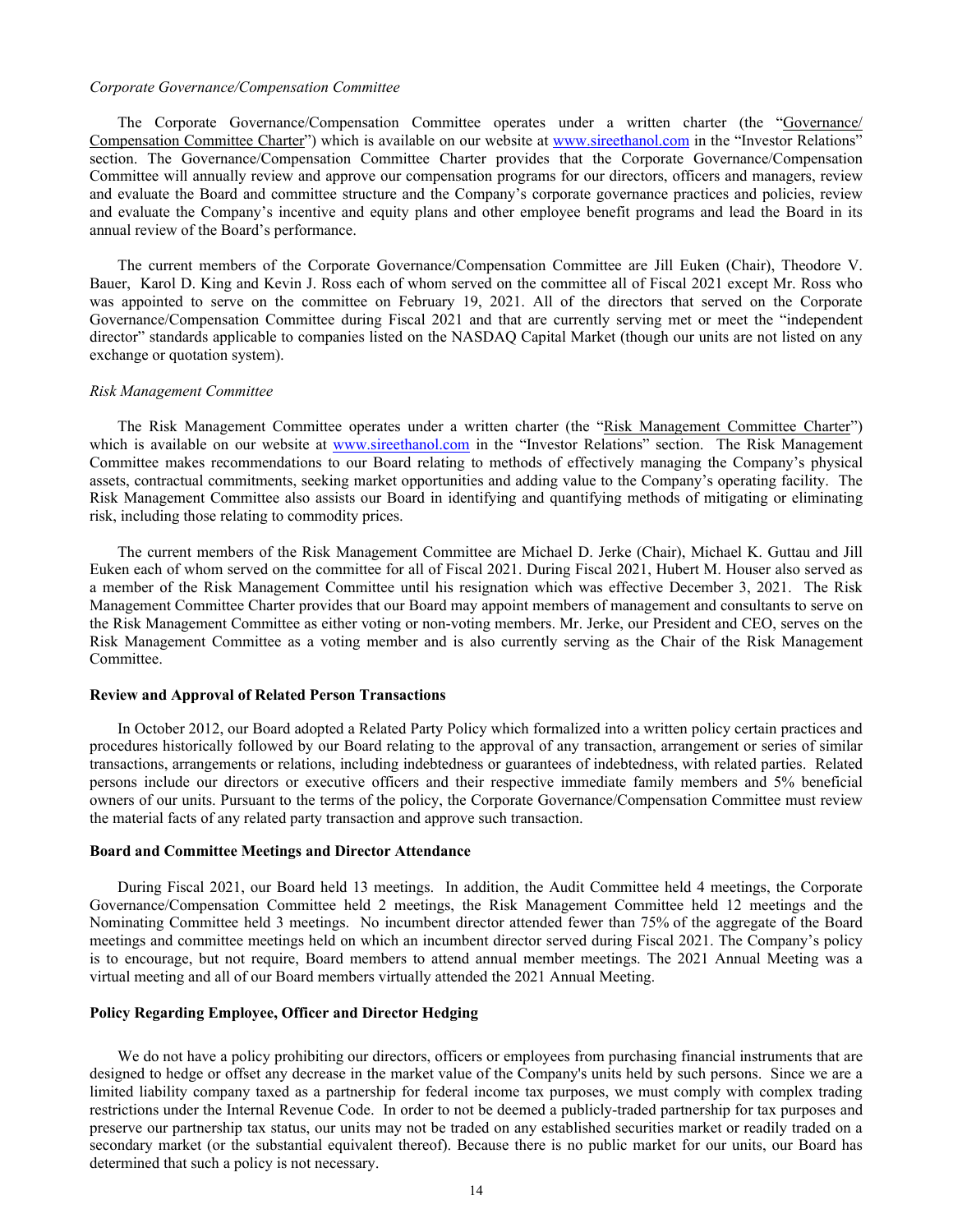#### **COMPENSATION OF DIRECTORS**

We do not provide our directors with any equity or equity option awards, nor any non-equity incentive payments or deferred compensation. Similarly, we do not provide our directors with any other perquisites, "gross-ups," defined contribution plans, consulting fees, life insurance premium payments or otherwise. Our director compensation policy (the "Director Compensation Policy") was originally recommend by our Corporate Governance/Compensation Committee and approved by our Board on March 18, 2011 and amended July 17, 2015 and January 1, 2019. The current Director Compensation Policy provides that each director receive an annual retainer of \$12,000 and \$4,000 per quarterly Board meeting attended (whether in person or by telephone) and that the following additional amounts be paid to directors for specified services: (i) the Chairman of the Board is paid \$13,000 per year, (ii) the Chairman of the Audit Committee and audit committee financial expert is paid \$5,000 per year, (iii) the Chairmen of all other committees are paid \$2,500 per year, and (iv) the Secretary of the Board is paid \$2,500 per year.

 Mr. Bauer serves as Secretary of the Board and he also serves as Treasurer of the Company. Mr. Bauer is not separately compensated for his role as Treasurer of the Company, other than the compensation he receives for his roles on our Board.

| <b>Name</b>               | <b>Fee Earned or Paid</b><br>in Cash | <b>All Other</b><br>Compensation | <b>Equity or Non-</b><br><b>Equity Incentives</b> | <b>Total</b> |
|---------------------------|--------------------------------------|----------------------------------|---------------------------------------------------|--------------|
| <b>Current Directors:</b> |                                      |                                  |                                                   |              |
| Karol D. King             | $$41,000$ <sup>1</sup>               | \$0                              | \$0                                               | \$41,000     |
| Michael K. Guttau         | $$33,000^2$                          | \$0                              | \$0                                               | \$33,000     |
| Theodore V. Bauer         | $$31,125^3$                          | \$0                              | \$0                                               | \$31,125     |
| Jill Euken                | $$31,125^4$                          | \$0                              | SO.                                               | \$31,125     |
| Kevin J. Ross             | $$14,000^5$                          | \$0                              | \$0                                               | \$14,000     |
| <b>Former Director:</b>   |                                      |                                  |                                                   |              |
| Hubert M. Houser          | \$15,520 <sup>6</sup>                | \$0                              | \$0                                               | \$15,520     |

The following table lists the compensation we paid to our independent Series A Directors in Fiscal 2021.

 $\frac{1}{1}$  The amount reflects the additional \$13,000 retainer for service as our Chairman of the Board.<br><sup>2</sup> The amount reflects the additional \$5,000 retainer for Mr. Guttau's service as Chairman of the Audit Committee an the audit committee financial expert.<br><sup>3</sup> The amount reflects the additional \$2,500 retainer for Mr. Bauer's service as Secretary of the Board and the pro rata portion of the

additional \$2,500 retainer for his service as Chairman of the Nominating Committee following the resignation of Mr. Houser.<br>The amount reflects the additional \$2,500 retainer for Ms. Euken's service as Chairman of the Corp

Committee.

Mr. Ross was appointed to the Board of Directors on January 19, 2021 and therefore, the director compensation received by Mr. Ross during Fiscal 2021 reflects less than full year amounts.

Mr. Houser resigned effective December 3, 2020 and therefore, the amount reflects less than full year amounts, including a portion of the additional \$2,500 retainer for Mr. Houser's service as Chairman of the Nominating Committee received by Mr. Houser until his resignation.

#### **EXECUTIVE COMPENSATION**

## **Executive Officers and Key Employee**

The table below lists all of our current executive officers and one key employee, our plant manager. The address for all of the individuals identified below is  $10868\,189$ <sup>th</sup> Street, Council Bluffs, Iowa 51503. There are no arrangements or understandings between any of the Company's executive officers and any other persons pursuant to which he or she was selected as an executive officer. No family relationships exist among our directors and executive officers.

## **Current Executive Officers:**

| Name       | <b>Position(s) Held</b> | Length of Time | <b>Principal Occupation(s)</b>                                        |
|------------|-------------------------|----------------|-----------------------------------------------------------------------|
| and Age    | with the Company        | Served         | <b>During Past 5 Years</b>                                            |
| Michael D. | President. Chief        | Since October  | Chief Executive Officer and General Manager for Corn Plus, an ethanol |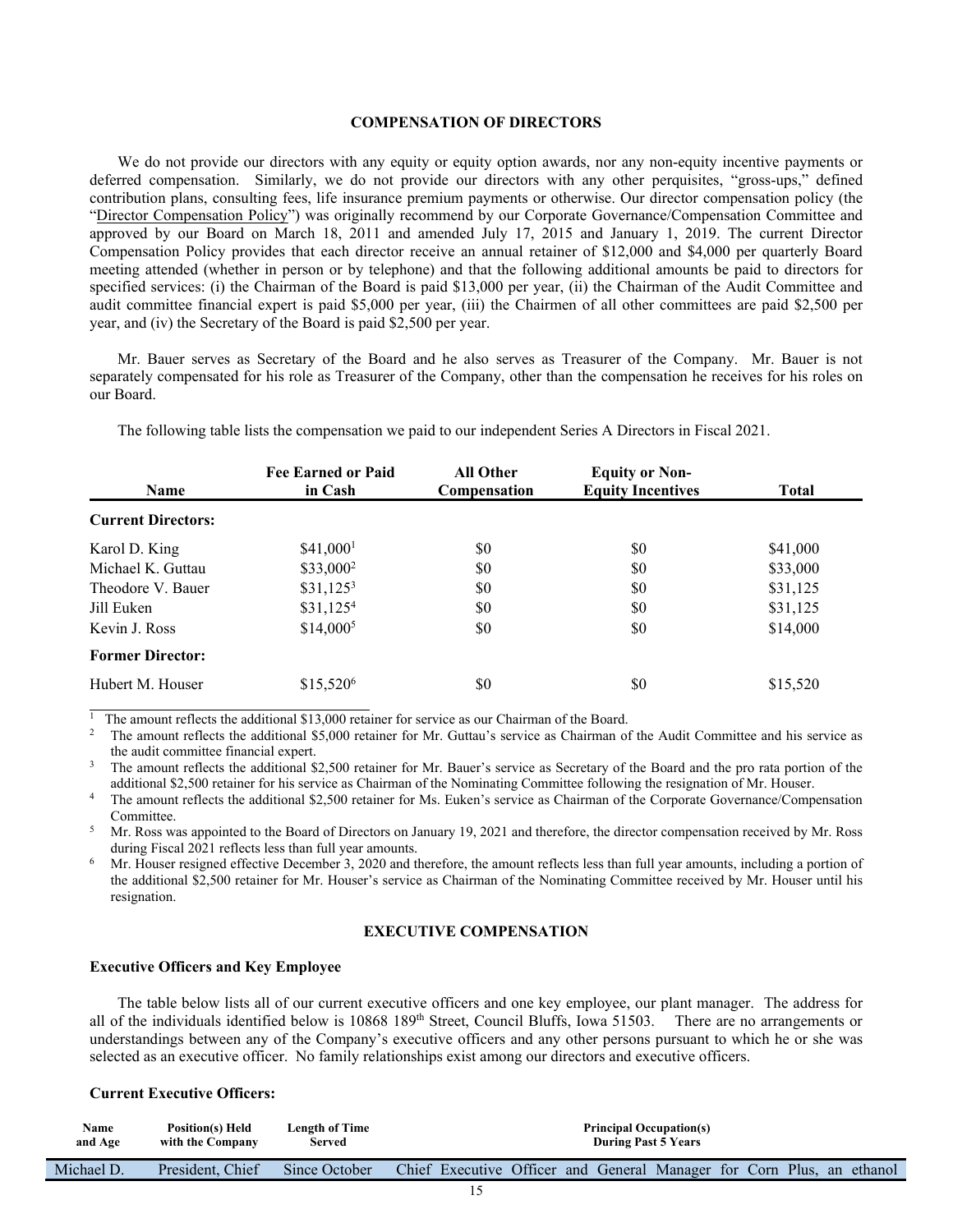| Name<br>and Age | <b>Position(s)</b> Held<br>with the Company    | <b>Length of Time</b><br><b>Served</b> | <b>Principal Occupation(s)</b><br><b>During Past 5 Years</b>                                                                                                                                                                                                                                                                                                                                                                                                                                                                                                                                                                                                                                                                                                                                                                                                                                                                                                                                                                                                                                                                                                                                                                                          |
|-----------------|------------------------------------------------|----------------------------------------|-------------------------------------------------------------------------------------------------------------------------------------------------------------------------------------------------------------------------------------------------------------------------------------------------------------------------------------------------------------------------------------------------------------------------------------------------------------------------------------------------------------------------------------------------------------------------------------------------------------------------------------------------------------------------------------------------------------------------------------------------------------------------------------------------------------------------------------------------------------------------------------------------------------------------------------------------------------------------------------------------------------------------------------------------------------------------------------------------------------------------------------------------------------------------------------------------------------------------------------------------------|
| Jerke, 54       | Executive<br>Officer and<br>General<br>Manager | 22, 2018                               | production facility and Minnesota's first ethanol plant, from June 2016 through<br>October 2018. From April 2014 through April 2016, Mr. Jerke was Chief<br>Executive Officer of Guardian Energy Management, an energy management<br>company. From 2009 through 2014, Mr. Jerke worked as the General Manager<br>of Chippewa Valley Ethanol Company, an ethanol production company. Mr.<br>Jerke is currently a director of the Renewable Fuels Association, the leading<br>trade association for America's ethanol industry. Mr. Jerke is a graduate of<br>Iowa State University.                                                                                                                                                                                                                                                                                                                                                                                                                                                                                                                                                                                                                                                                    |
| Ann Reis, 44    | Chief Financial<br>Officer                     | Since May 21,<br>2021                  | Ms. Reis is a graduate of the University of Toledo where she earned a Master of<br>Science in Accountancy. After spending the first part of her career with a big<br>four public accounting firm, Ms. Reis spent five years working in the finance<br>and internal audit department of ConAgra Foods, Inc., culminating with her<br>serving as the Director of the company's finance and internal audit functions.<br>For the last six years Ms. Reis has been a leader in the internal control and<br>financial governance sections of Lincoln Financial Group, spending the last<br>three years as its Assistant Vice President of Corporate Accounting. At Lincoln<br>Financial Group Ms. Reis was responsible for the oversight and monitoring of<br>Sarbanes-Oxley Act and Model Audit Rule compliance. Ms. Reis has expertise<br>in risk and control management with respect to financial reporting, having<br>overseen the restructuring and build out of all manner of reporting and control<br>frameworks during her time at ConAgra Foods and Lincoln Financial Group.<br>Of note, Ms. Reis is also a Certified Investments and Derivatives Auditor with<br>extensive experience leading teams of all sizes in audit and accounting matters |

### **Key Employee:**

| Dan<br>Wych, 45 | Plant Manager | Since April<br>2008 | Prior to joining the Company, Mr. Wych served as Operations/Fermentation<br>Coordinator, U.S. Bio Energy/VerSun Energy (a public company which<br>produces ethanol and co-products from corn) from 2006 to 2008; Plant<br>Manager, United Bio Energy (a company that provides services for ethanol<br>plants) in 2006; Production Manager, Little Sioux Corn Processors (a company<br>which produces ethanol and co-products from corn) from 2005 to 2006;<br>Operations/Lab/Safety Manager, Quad County Corn Processors (a company<br>which produces ethanol and co-products from corn) from 2000 to 2005. Mr.<br>Wych attended Iowa Lakes Community College and completed over 60 credit<br>hours within their Associated Arts Program. |
|-----------------|---------------|---------------------|-------------------------------------------------------------------------------------------------------------------------------------------------------------------------------------------------------------------------------------------------------------------------------------------------------------------------------------------------------------------------------------------------------------------------------------------------------------------------------------------------------------------------------------------------------------------------------------------------------------------------------------------------------------------------------------------------------------------------------------------|
|                 |               |                     |                                                                                                                                                                                                                                                                                                                                                                                                                                                                                                                                                                                                                                                                                                                                           |

## **Former Chief Financial Officer**

Brett L. Frevert is our former Chief Financial Officer who resigned effective May 21, 2021. Mr. Frevert did not resign due to any disagreement with the Company regarding any matter relating to the Company's operations, policies or practices. Mr. Frevert served as our Chief Financial Officer for nine years and provided outstanding service to the Company and its members during his tenure as an officer of the Company. His substantial contributions are greatly appreciated.

Mr. Frevert is the Managing Director of CFO Systems, LLC ("CFO Systems") which he founded in 2004. During that time, he has served as CFO of several Midwestern companies, including SEC registrants and private companies, including ethanol and other renewable fuels companies. Prior to founding CFO Systems, Mr. Frevert was Chief Financial Officer of a regional real estate firm and also served as Interim Chief Financial Officer of First Data Europe. Mr. Frevert began his career with Deloitte & Touche, serving primarily SEC-registered clients in the food and insurance industries.

## **Compensation of Executive Officers**

Pursuant to the Corporate Governance/Compensation Committee Charter, the Corporate Governance/Compensation Committee approves the compensation terms for our executive officers and all adjustments to the compensation terms. During the fiscal year ended September 30, 2010 ("Fiscal 2010"), the Corporate Governance/Compensation Committee engaged an independent compensation consultant (the "Consultant") to evaluate the compensation of our executive officers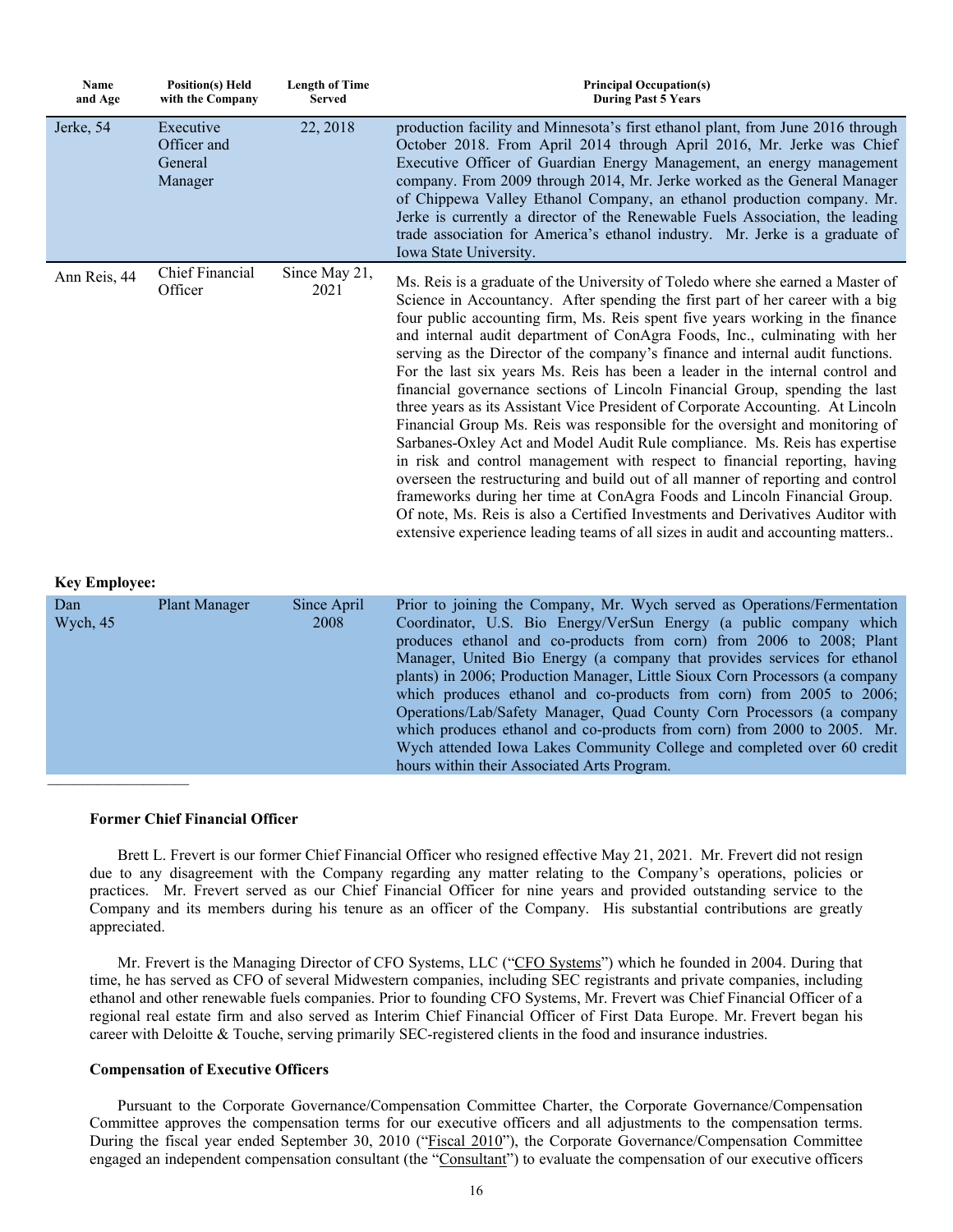in relation to other executive officers in comparable positions in the industry. During the fiscal year ended September 30, 2015 ("Fiscal 2015"), the Corporate Governance/Compensation Committee received input from the Consultant with respect to expanding awards under the Company's long term equity incentive compensation plan (discussed below) to a broader group of employees. In July 2020, the Company again engaged the Consultant to review and assess the Company's longterm incentive compensation plan.

Additionally, during Fiscal 2010, the Corporate Governance/Compensation Committee met with the Consultant to develop a company-wide compensation philosophy based on comparable market data and the establishment of a management evaluation process. Our compensation philosophy provides that the compensation of our senior executives is designed to achieve the following objectives: (i) align the interests of the executive officers and our unit holders; (ii) attract, retain and motivate high caliber executive officers; and (iii) pay for performance by linking a significant amount of executive compensation to individual contribution to selected metrics of our business plan. The following are the main elements of compensation for our executive officers:

- Base Salary: A portion of annual cash compensation is paid as base salary to provide a level of security and stability.
- Annual Cash Incentive: A significant portion of the annual cash compensation paid to our executive officers is tied to a cash bonus plan in which all employees of the Company participate. The plan provides for the payment of cash bonuses based on the achievement of performance goals and individual contributions with a bonus opportunity of up to 25% of base salary for our Chief Financial Officer and up to 40% of base salary for our Chief Executive Officer. Awards were available for Fiscal 2021 and were paid to employees in November 2021 (Fiscal 2022).
- Long-Term Incentive Compensation: Our Board of Directors adopted an Equity Incentive Plan (the "Plan") in June 2010 to allow officers or employees of the Company to share in our value through the issuance, from time to time, of Equity Participation Units ("Equity Participation Units") and/or Unit Appreciation Rights ("Unit Appreciation Rights"). Each award is granted pursuant to an individual award agreement, which sets forth the number of Equity Participation Units or Unit Appreciation Rights granted, the book value of our Series A Units as of the grant date for purposes of valuing each Equity Participation Unit or Unit Appreciation Right, the fiscal year for which the Equity Participation Unit or Unit Appreciation Right is granted, and any In-Service Payment Date (as defined in the Plan). The Corporate Governance/Compensation Committee is responsible for designing, reviewing and overseeing the administration of the Plan and all awards are recommended by the Corporate Governance/Compensation Committee and then approved by our Board. During Fiscal 2015, the Corporate Governance/Compensation Committee received input from the Consultant with respect to expanding awards under the Plan to additional employees. In Fiscal 2020, in connection with the Consultant's review and assessment of the Company's long-term incentive compensation program, the Consultant confirmed that the Company's program falls within market practices.
- $\bullet$  Retirement and Welfare Benefits: We sponsor both a standard 401(k) and Roth 401(k) plan. A new hire is eligible to participate in these plans beginning on their start date. While eligible employees are given an option to enroll, those who do not choose either "yes" or "no" are automatically enrolled in the standard 401(k) plan at 3% withholding. Under the program, we match the first  $3\%$ , and  $\frac{1}{2}$  of the next  $2\%$ , of the employee's contributions. Each participant picks his or her own investment strategy—either the planned grouping of investments or individually selected investments. We have implemented a basic benefits plan for all full time employees, including medical, dental, life insurance, disability and long-term care coverage.

#### **Agreements with Our Executive Officers**

#### *CEO Employment Agreement – Michael D. Jerke*

On September 24, 2018, we entered into a letter agreement with Michael D. Jerke which summarizes the basic terms of his employment with the Company (the "CEO Employment Agreement"). Pursuant to the CEO Employment Agreement, Mr. Jerke's term of employment as our President, Chief Executive Officer and General Manager began on October 22, 2018. Either the Company or Mr. Jerke may terminate the employment relationship at any time for any reason.

The CEO Employment Agreement provides that Mr. Jerke is entitled to an initial calendar year base salary of \$280,000 and that he is eligible for salary increases based on an annual review by our Board of both his individual performance and the Company's performance. Under the CEO Employment Agreement, Mr. Jerke is also entitled to (a) a cash bonus, beginning with the fiscal year ended September 30, 2019 ("Fiscal 2019"), targeted at 40% of his base salary and determined by Mr. Jerke's individual contributions and Company metrics and (b) grants of equity awards under the Plan with an annual target value of \$50,000.00 depending on the achievement of certain performance metrics. Additional details regarding Mr. Jerke's compensation during Fiscal 2021 and Fiscal 2020 is set forth below in the "*Summary Compensation Table*."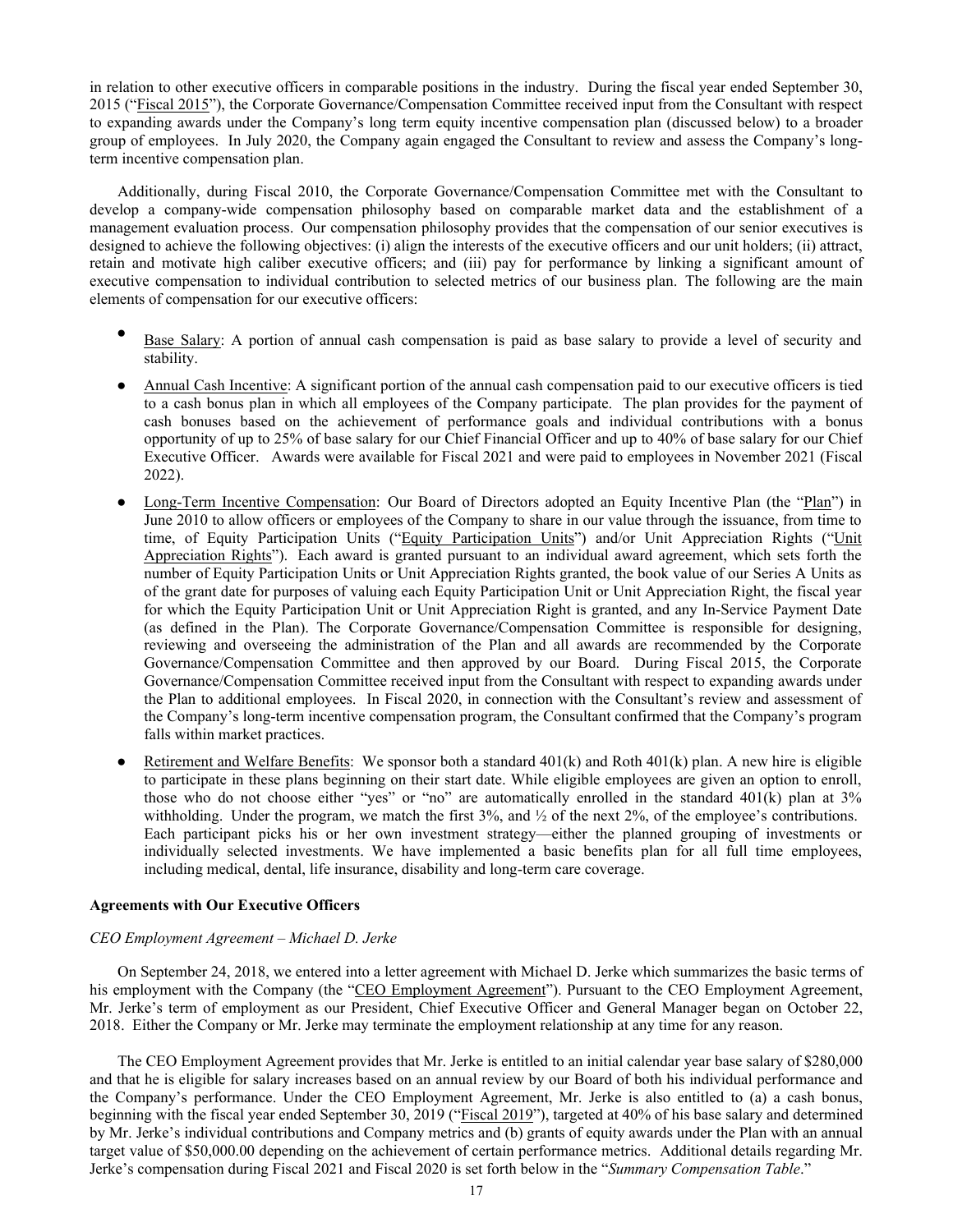#### **Agreements with Our Former Chief Financial Officer**

#### *CFO Systems Letter Agreement*

Effective June 22, 2012, we entered into a letter agreement with CFO Systems. Under the letter agreement, CFO Systems provides financial and consulting services to us at various rates depending on the level of expertise involved. The services include providing Chief Financial Officer duties and other financial and accounting expertise on a time share basis. In connection with the letter agreement, Mr. Frevert agreed to serve as our Chief Financial Officer. We were charged \$67,289 for the services provided by CFO Systems during Fiscal 2021, which included \$49,039 for Mr. Frevert's services until his resignation effective May 21, 2021and \$18,250 for other professionals' services.

#### **Summary Compensation Table**

The following table provides all compensation paid to or earned by our Named Executive Officers in Fiscal 2021 and Fiscal 2020. The executive officers included in this "*Summary Compensation Table*" are collectively referred to as our "Named Executive Officers".

| Name and<br><b>Principal Position Fiscal Year</b>                    |      | Salary (\$) | <b>Bonus</b> (\$)      | <b>Non-Equity</b><br><b>Incentive Plan</b><br><b>Compensation (S)</b> | <b>All Other</b><br><b>Income</b> | Total (\$) |
|----------------------------------------------------------------------|------|-------------|------------------------|-----------------------------------------------------------------------|-----------------------------------|------------|
| Michael D. Jerke,<br>President and Chief<br><b>Executive Officer</b> | 2021 | \$288,392   | \$43,8881              | $$50,000^2$                                                           | $$20,999^3$                       | \$403,279  |
|                                                                      | 2020 | \$286,462   | \$47,0044              | $$50,000^5$                                                           | $$17,779^6$                       | \$401,245  |
| Ann Reis, Chief<br>Financial Officer<br>and Controller <sup>7</sup>  | 2021 | \$67,293    | $$20,979$ <sup>8</sup> |                                                                       | $$3,157^9$                        | \$91,429   |
|                                                                      | 2020 |             |                        |                                                                       |                                   |            |
| Brett L. Frevert,<br>Former Chief<br>Financial Officer <sup>10</sup> | 2021 |             |                        |                                                                       | \$49,039                          | \$49,039   |
|                                                                      | 2020 |             |                        |                                                                       | \$78,560                          | \$78,560   |

<sup>1</sup> The amount reflected represents the cash incentive bonus earned by Mr. Jerke during Fiscal 2021 but paid in November 2021 (Fiscal 2022).<br>2 On December 18, 2020 (Fiscal 2021), Mr. Jerke was awarded 6.819 Equity Participation Units, valued at \$7,332 per unit, the book

value of our units as of the grant date, or \$50,000 in the aggregate, which will vest on December 18, 2023. No portion of the Equity Participation Units vest until the third anniversary of the grant date, subject to certain events which may result in accelerated vesting. Mr. Jerke receives no benefit from the Equity Participation Units until they vest and no payout occurs until December 18, 2023 or earlier upon the occurrence of any of the following events (each as defined in the Plan): (i) the participant's death or disability prior to his separation from service; (ii) the participant's retirement or (iii) upon the occurrence of a change in control. The amount shown does not correspond to the actual value that will be recognized by Mr. Jerke. As described in footnote 7 to the Company's audited financial statements for the year ended September 30, 2021, the Equity Participation Units are valued at book

value.<br><sup>3</sup> The amount reflected represents income attributed to (i) Mr. Jerke's personal use of the Company-provided car in Fiscal 2021 in the amount of \$8,200, (ii) additional payments in the amount of \$2,414 in respect of taxes incurred by Mr. Jerke for such personal use of the Company-provided car, and (iii) contributions made by the Company to the 401(k) Plan for the account of Mr. Jerke in the amount of \$10,385 for Fiscal 2021.<br>The amount reflected represents the cash incentive bonus earned by Mr. Jerke during Fiscal 2020 but paid in November 2020 (Fiscal

2021).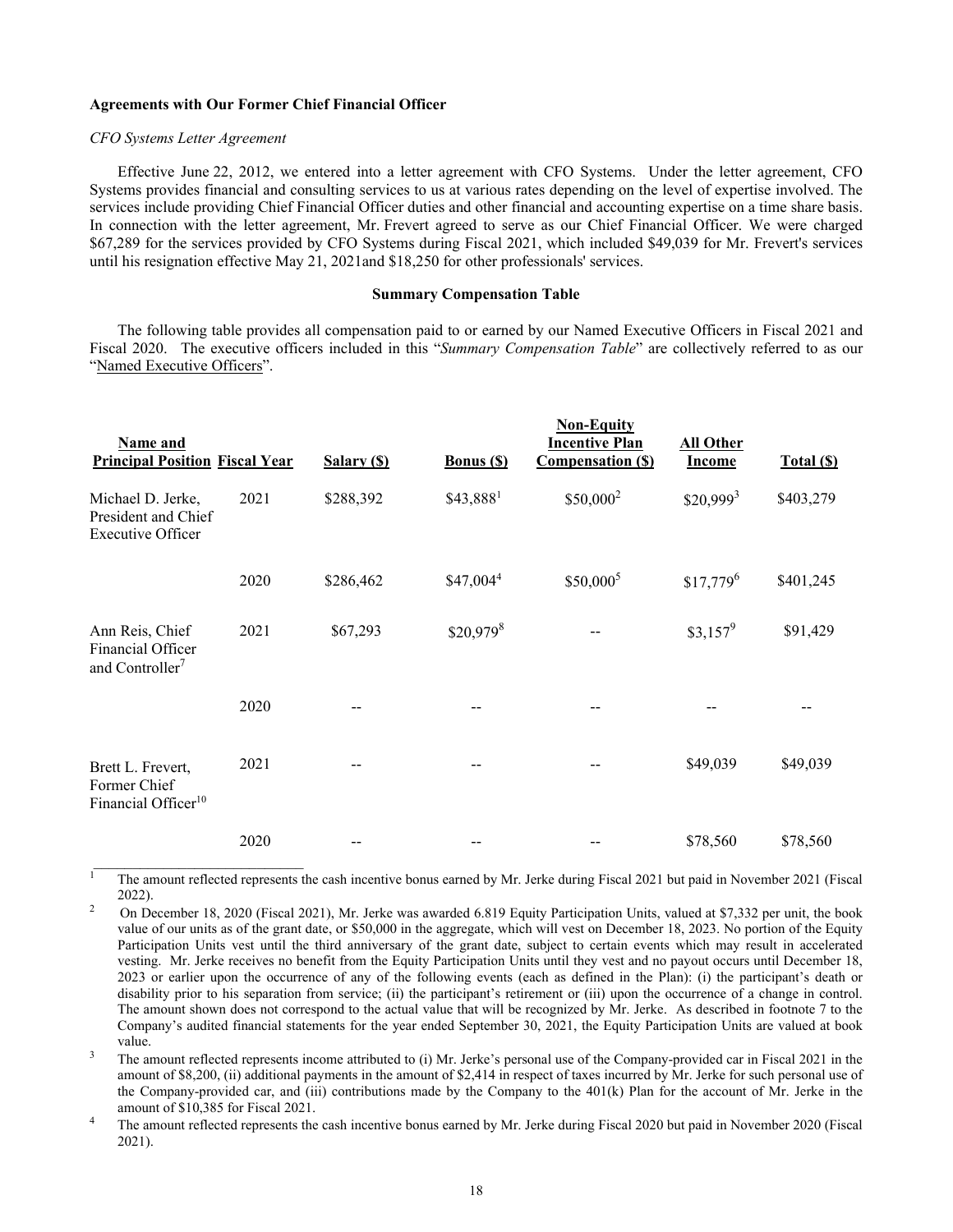- <sup>5</sup> Mr. Jerke was awarded an aggregate of 7.305 Equity Participation Units on December 15, 2019 (Fiscal 2020) which vested as of the grant date and valued at \$6,844 per unit, the book value of our units as the grant date, or \$50,000 in the aggregate. No payout shall occur for Mr. Jerke's vested Equity Participation Units until December 15, 2022 or earlier upon the occurrence of any of the following events (each as defined in the Plan): (i) the participant's death or disability prior to his separation from service; (ii) the participant's retirement or (iii) upon the occurrence of a change in control. The amount shown does not correspond to the actual value that will be recognized by Mr. Jerke. As described in footnote 7 to the Company's audited financial statements for the year
- ended September 30, 2021, the Equity Participation Units are valued at book value.<br><sup>6</sup> The amount reflected represents income attributed to (i) Mr. Jerke's personal use of the Company-provided car in Fiscal 2020 in the amount of \$8,436 including payments in respect of taxes incurred by Mr. Jerke for such personal use of the Company car and (ii)
- contributions made by the Company to the 401(k) Plan for the account of Mr. Jerke the amount of \$9,343 for Fiscal 2020.<br>Ms. Reis was appointed as our Chief Financial Officer effective May 21, 2021 and therefore, the compe during Fiscal 2021 reflects less than full year amounts 8 The amount of \$10,979 earned by Ms. Reis during Fiscal 2021 but paid in
- 
- November 2021 (Fiscal 2022) and a \$10,000 signing bonus paid in connection with her appointment as Chief Financial Officer.<br><sup>9</sup> The amount reflected represents contributions made by the Company to the 401(k) Plan for the a
- \$3,157 for Fiscal 2021.<br><sup>10</sup> Mr. Frevert ceased serving as our Chief Financial Officer effective May 21, 2021 and therefore, the compensation received by Mr. Frevert during Fiscal 2021 reflects less than full year amounts.

## **Outstanding Equity Awards at Fiscal 2021 Year-End**

The following table provides information concerning outstanding Equity Participation Units grants pursuant to the Plan held by our Named Executive Officers as of September 30, 2021.

| Fiscal 2021 Outstanding Equity Awards <sup>3,4</sup> |                     |                                 |                                    |                                                    |  |  |
|------------------------------------------------------|---------------------|---------------------------------|------------------------------------|----------------------------------------------------|--|--|
| <b>Name and Principal Position</b>                   | <b>Date Granted</b> | <b>Vesting Date<sup>1</sup></b> | Number of<br><b>Unvested Units</b> | <b>Market Value</b><br>of Unvested<br><b>Units</b> |  |  |
| Michael D. Jerke, President and CEO <sup>2,3</sup>   | December 18, 2020   | December 18, 2023               | 6.819                              | $$56,516^2$                                        |  |  |
|                                                      | December 15, 2019   | December 15, 2022               | 7.305                              | \$60,5442                                          |  |  |

**<sup>1</sup>**In accordance with the terms of the Plan, any unvested Equity Participation Units shall be deemed fully vested upon the occurrence of any of the following events (each as defined in the Plan): (i) the participant's death or disability prior to his separation from service; (ii) the participant's retirement or (iii) upon the occurrence of a change in control.

<sup>2</sup> The market value of Mr. Jerke's unvested Equity Participation Units was calculated by multiplying the number of unvested Equity Participation Units by the book value of the Company's Class A Units as of September 30, 2021, which was \$8,288. In addition, Mr. Jerke holds the following fully vested Equity Participation Units representing an aggregate market value of \$48,170 as of September 30, 2021 based on the book value of the Company's Class A Units as of September 30, 2021:

| Number of Vested Units | <b>Vesting Date</b> | <b>Market Value of Vested Units</b> |
|------------------------|---------------------|-------------------------------------|
| 2.583                  | December 15, 2018   | \$21,408                            |
| 3.229                  | December $15, 2018$ | \$26,762                            |

- **<sup>3</sup>**On December 17, 2021 (Fiscal 2022), Mr. Jerke was awarded 6.190 Equity Participation Units, valued at \$8,288 per unit, the book value of our units as of the grant date, or \$51,300 in the aggregate, which will vest on December 17, 2024. No portion of the Equity Participation Units vest until the third anniversary of the grant date, subject to certain events which may result in accelerated vesting. Mr. Jerke receives no benefit from the Equity Participation Units until they vest and no payout occurs until December 17, 2024 or earlier upon the occurrence of any of the following events (each as defined in the Plan): (i) the participant's death or disability prior to his separation from service; (ii) the participant's retirement or (iii) upon the occurrence of a change in control. The amount shown does not correspond to the actual value that will be recognized by Mr. Jerke. As described in footnote 7 to the Company's audited financial statements for the year ended September 30, 2021, the Equity Participation Units are valued at book value.<br><sup>4</sup> On December 17, 2021 (Fiscal 2022), Ms. Reis was awarded 1.484 Equity Participation Units, valued at
- value of our units as of the grant date, or \$12,300 in the aggregate, which will vest on December 17, 2024. No portion of the Equity Participation Units vest until the third anniversary of the grant date, subject to certain events which may result in accelerated vesting. Ms. Reis receives no benefit from the Equity Participation Units until they vest and no payout occurs until December 17, 2024 or earlier upon the occurrence of any of the following events (each as defined in the Plan): (i) the participant's death or disability prior to her separation from service; (ii) the participant's retirement or (iii) upon the occurrence of a change in control. The amount shown does not correspond to the actual value that will be recognized by Ms. Reis. As described in footnote 7 to the Company's audited financial statements for the year ended September 30, 2021, the Equity Participation Units are valued at book value.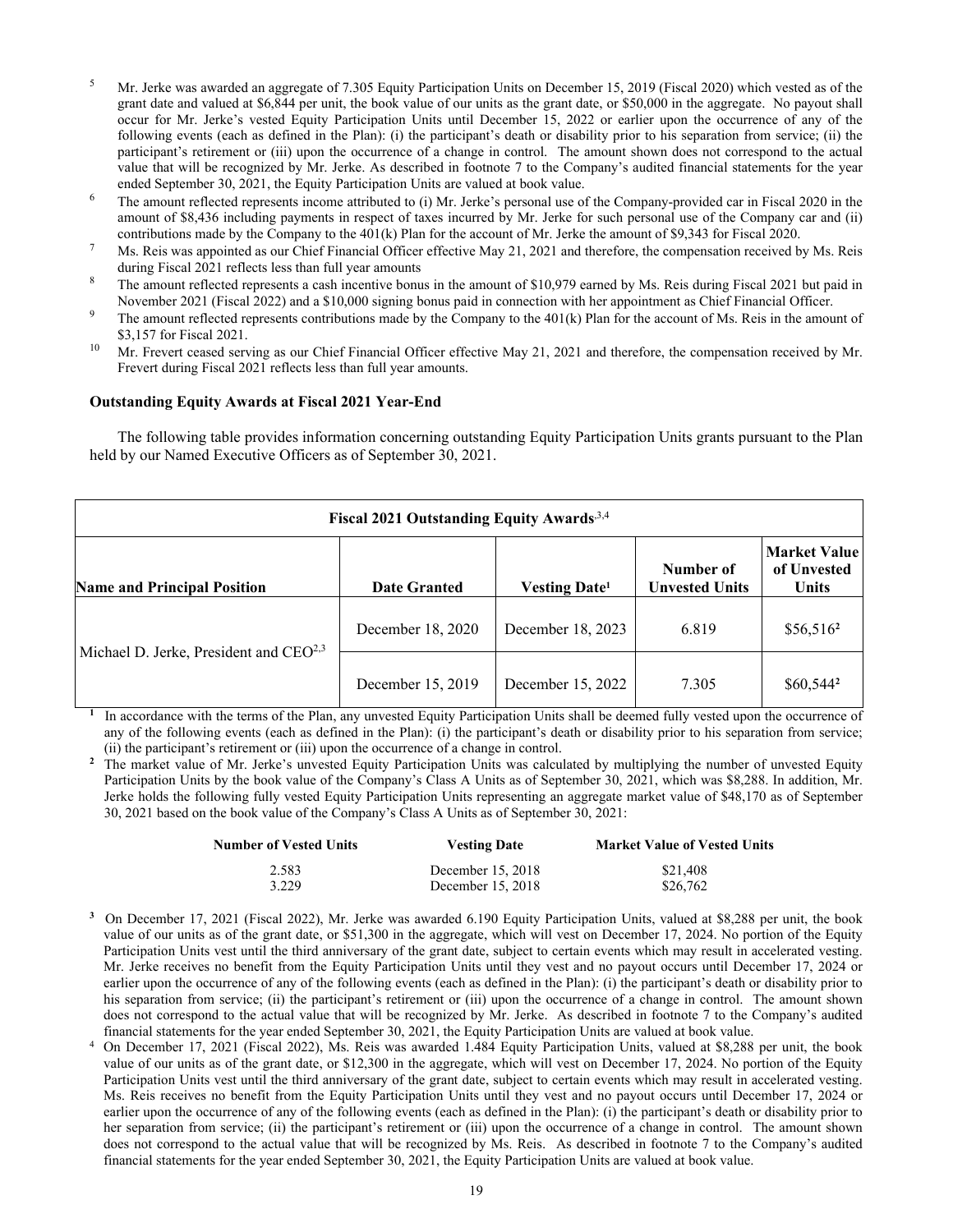## **INDEPENDENT REGISTERED PUBLIC ACCOUNTING FIRM**

Our Board voted in favor of the appointment of RSM US LLP ("RSM") to serve as our independent registered public accounting firm ("independent auditor") for the fiscal year ending September 30, 2021. A representative of RSM is expected to be present at the 2022 Annual Meeting with an opportunity to make a statement and will be available to respond to appropriate questions.

#### **Independent Registered Accounting Firm Fees and Services**

The following table presents fees paid for professional services rendered by RSM, our independent auditor, during Fiscal 2021 and Fiscal 2020:

| <b>Fee Category</b>  | <b>Fiscal 2021 Fees</b> | <b>Fiscal 2020 Fees</b> |
|----------------------|-------------------------|-------------------------|
| <b>Audit Fees</b>    | \$162,600               | \$159,350               |
| <b>Audit Related</b> | \$5,985                 | \$5,775                 |
| Tax Fees             | \$37,306                | \$59,893                |
| All Other Fees       | \$4,200                 | \$3,413                 |
| <b>Total Fees</b>    | \$210,091               | \$228,431               |

*Audit Fees* are for professional services rendered by RSM for the audit of the Company's annual financial statements, review of the interim financial statements included in quarterly reports and services that are normally provided by RSM in connection with statutory and regulatory filings or engagements, including review of SEC registration statements and related correspondence.

*Audit Related Fees* are for professional services for assurance and related services that are reasonably related to the performance of the audit or review of the Company's financial statements and are not reported under "*Audit Fees*" including services relating to the Company's renewable identification (RIN) procedures.

*Tax Fees* are for professional services rendered by RSM, for tax compliance, tax advice and tax planning and include preparation of federal and state income tax returns, and other tax research, consultation, correspondence and advice.

*All Other Fees* are for services other than the services reported above and for both Fiscal 2021 and Fiscal 2020 includes services relating to the administration of the Company's domestic international sales corporation.

The Audit Committee has concluded the provision of the non-audit services listed above is compatible with maintaining the independence of RSM.

#### **Policy on Audit Committee Pre-Approval of Audit and Permissible Non-Audit Services**

The Audit Committee pre-approves all audit and permissible non-audit services provided by our independent auditor. These services may include audit services, audit-related services, tax services and other services. Pre-approval is generally provided for up to one year and any pre-approval is detailed as to the particular service or category of services and is generally subject to a specific budget. The independent auditor and management are required to periodically report to the Audit Committee regarding the extent of services provided by the independent auditor in accordance with this pre-approval, and the fees for the services performed to date. The Audit Committee may also pre-approve particular services on a caseby-case basis.

## **REPORT OF THE AUDIT COMMITTEE**

*Members should be aware that under Securities and Exchange Commission rules, the following report issued by the Audit Committee relating to certain of its activities during Fiscal 2021 is not considered "filed" with the Securities and Exchange Commission under the Securities Exchange Act of 1934, and is not incorporated by reference in any past or*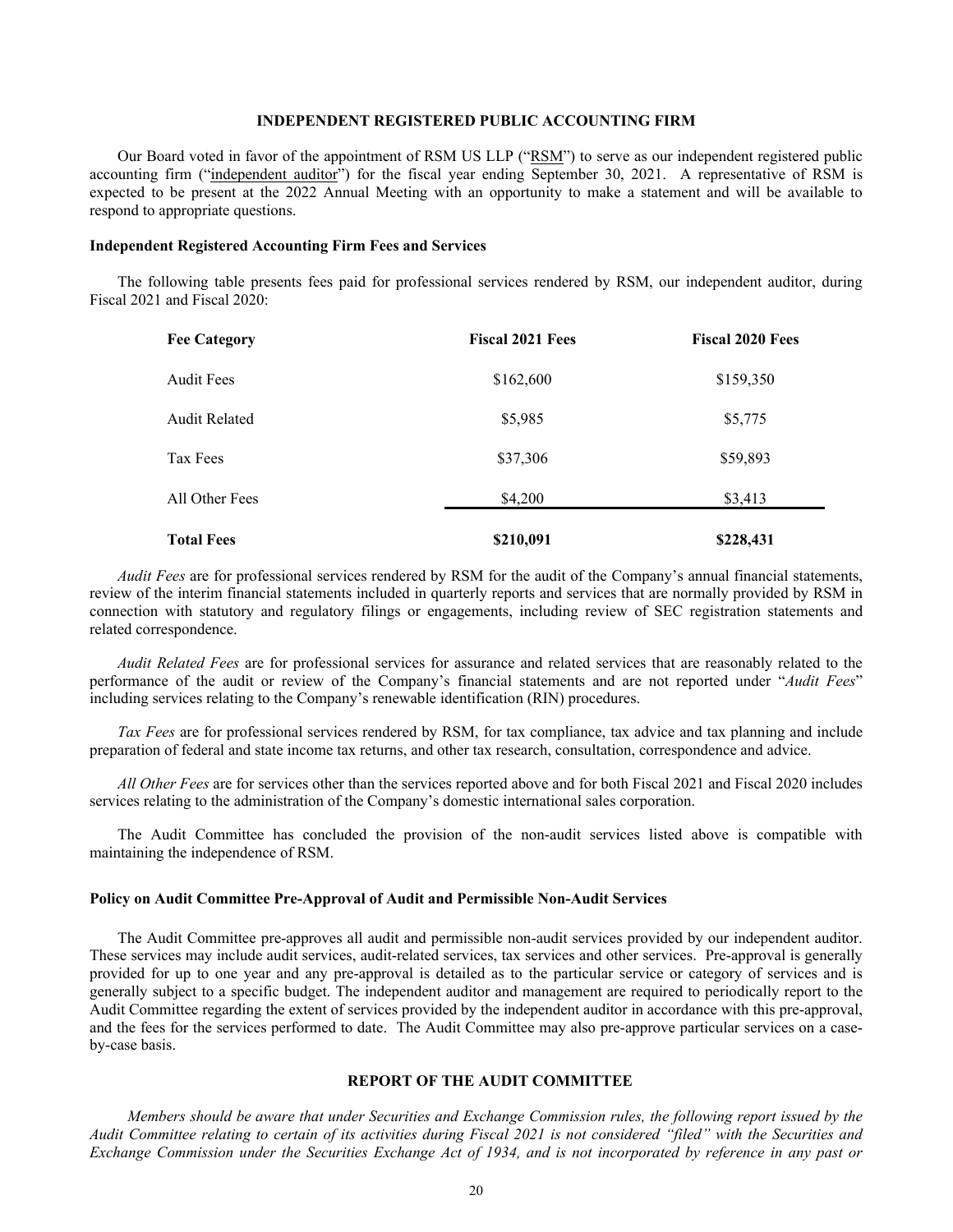## *future filing by the Company under the Securities Exchange Act of 1934 or the Securities Act of 1933, unless specifically referenced.*

The Audit Committee has reviewed and discussed the audited financial statements for the fiscal year ended September 30, 2021 with management and discussed other matters related to the audit with the independent auditor. Management represented to the Audit Committee that our financial statements were prepared in accordance with accounting principles generally accepted in the United States of America. The Audit Committee met with the independent auditor, with and without management present, and discussed with the independent auditor matters required to be discussed by the Public Accounting Standards Board ("PCAOB") Auditing Standard No. 16 (Communication with Audit Committees), as may be amended, modified or supplemented. Additionally, the Audit Committee received the written disclosures and the letter from the independent auditor required to be delivered to it under the applicable requirements of the PCAOB regarding communications concerning independence and discussed with management and the independent auditor the independence of the independent auditor from management and the Company and considered whether the independent auditor maintained its independence during the year ended September 30, 2021.

Based upon the Audit Committee's discussions with management and the independent auditor, and the Audit Committee's review of representations of management and the report of the independent auditor to the Audit Committee, the Audit Committee recommended that our Board include the audited financial statements in our Annual Report on Form 10-K for the fiscal year ended September 30, 2021.

#### AUDIT COMMITTEE:

Michael K. Guttau, Chair Theodore V. Bauer Karol D. King Kevin J. Ross

## **MEMBER PROPOSALS AND DIRECTOR NOMINATIONS FOR THE 2023 ANNUAL MEETING**

## **Member Proposals to be Considered for Inclusion in the Company's 2023 Proxy Statement**

Under the rules of the SEC, including Rule 14a-8 of the Exchange Act, any member proposal to be considered by the Company for inclusion in the proxy materials for the 2023 Annual Meeting of Members, which we presently plan to hold in February 2022, must be received by the Secretary of the Company, 10868 189th Street, Council Bluffs, Iowa 51503, no later than one-hundred and twenty (120) days prior to the date we mailed the proxy materials for the preceding year's annual meeting. Accordingly, members must submit proposals related to the 2023 Annual Meeting of Members to the Company by August 25, 2022. Proposals submitted later than August 25, 2022 will be considered untimely and will not be included in the Company's proxy statement for the 2023 Annual Meeting of Members.

In addition, all proposals will need to comply with Rule 14a-8 of the Securities Exchange Act of 1934, which lists the requirements for inclusion of member proposals in company-sponsored proxy materials. The Corporate Governance/Compensation Committee will review proposals submitted by members for inclusion at our next annual meeting of members and will make recommendations to our Board on an appropriate response to such proposals.

#### **Requirements for Member Proposals to be Brought Before the 2023 Annual Meeting of Members**

Pursuant to Rule 14a-4(c) under the Exchange Act, if the Company does not receive advance notice of a member proposal to be brought before its next annual meeting of members in accordance with the requirements of its Operating Agreement or other governing documents, the proxies solicited by the Company may confer discretionary voting authority to vote proxies on the member proposal without any discussion of the matter in the proxy statement.

Section 6.11 of our Operating Agreement provides that written notice of a member proposal that a member intends to present at the next annual meeting, but does not intend to have included in the proxy statement and form of proxy related to such meeting, must be delivered to, or mailed and received at, the principal executive offices of the Company not less than ninety (90) calendar days nor greater than one hundred twenty (120) calendar days prior to the first anniversary of the date of the immediately preceding year's annual meeting of members.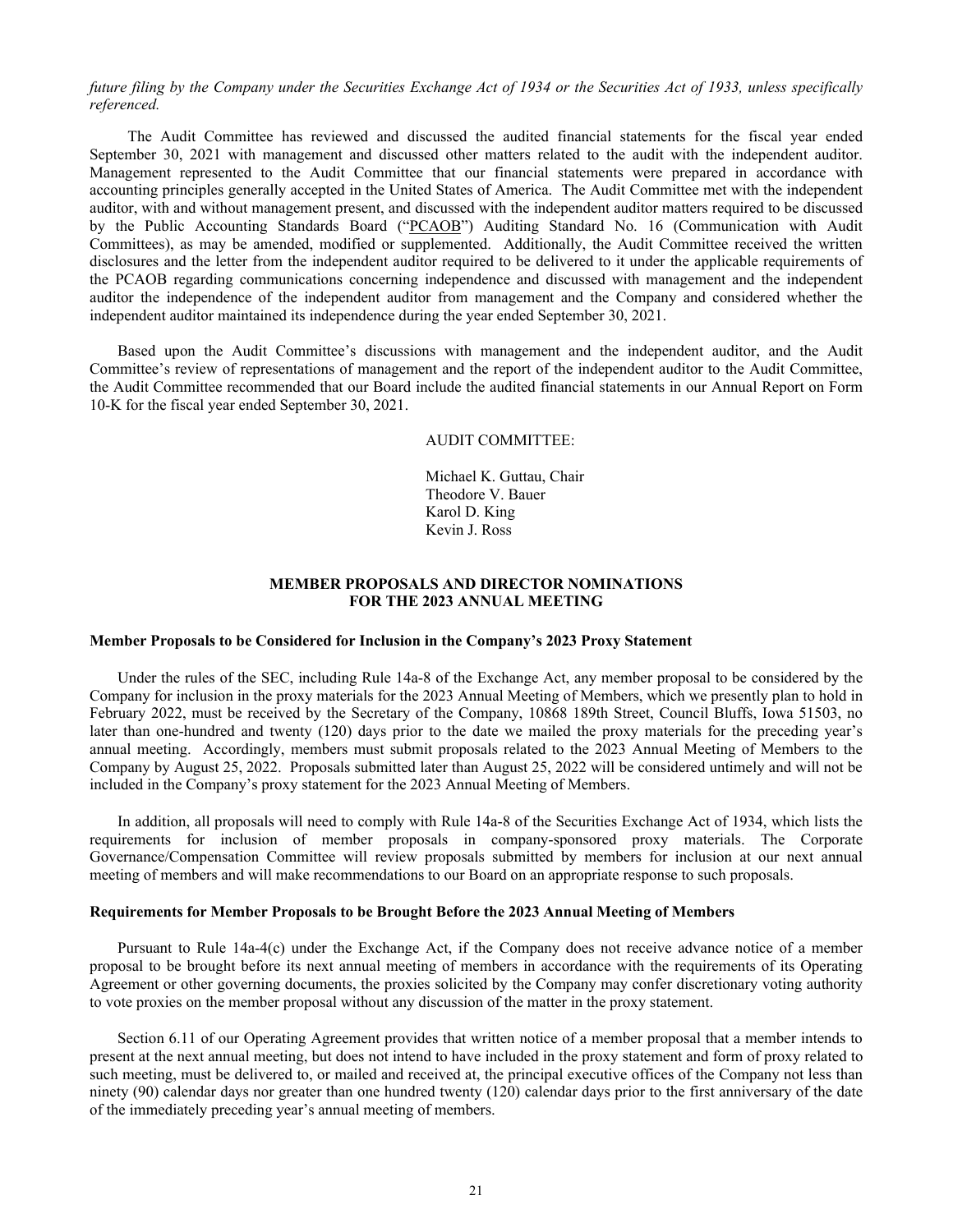Members must therefore submit notice of any member proposals for the 2023 Annual Meeting of Members to the Company between October 21, 2022 and November 20, 2022. Any member proposals during this advance notice window which comply with the requirements of the Operating Agreement, including Section 6.11, shall constitute business that may properly be brought before the 2023 Annual Meeting of Members.

As to each matter the member proposes to bring before the 2023 Annual Meeting of Members, the member's notice must set forth: (i) a brief description of the business desired to be brought before the 2023 Annual Meeting of Members and the reasons for conducting such business at such annual meeting, (ii) the name and address, as they appear on the Company's books, of the member proposing such business and the beneficial owner, if any, on whose behalf the proposal is made, (iii) the class and number of units of the Company which are owned beneficially and of record by the member and the beneficial owner, if any, on whose behalf the proposal is made, (iv) a description of all arrangements or understandings among such member and any other person(s) (including their names) in connection with the proposal of such business by such member and any material interest of such member in such business, (v) whether either such member or beneficial owner intends to deliver a proxy statement and form of proxy to holders of at least the percentage of units of the Company entitled to vote and required to approve the proposal, and (vi) a representation that such member intends to appear in person or by proxy at the annual meeting to bring such business before the annual meeting. Our Operating Agreement also provides that the presiding officer at an annual meeting shall, if the facts warrant, determine and declare to the meeting that business was not properly brought before the annual meeting and, if he should so determine, such business shall not be transacted.

A copy of our Operating Agreement will be furnished to members without charge upon written request to the Secretary of the Company.

#### **Special Meetings of Members**

In addition, in the event a member wishes to propose any other matter for consideration at a meeting of the members, under our Operating Agreement, members representing an aggregate of not less than thirty percent (30%) of all of the units may demand that our Board call a special meeting of members.

## **Series A Director Nominations**

Pursuant to Section 5.3(b) of our Operating Agreement, Series A Members entitled to vote in the election of directors generally may nominate one or more persons for election as directors at a meeting only if the member complies with the advance notice provisions and other requirements set forth in Section 5.3(b) of our Operating Agreement.

Section 5.3(b) of our Operating Agreement provides that Series A Members must notify the Secretary of the Company of Series A director nominees in writing not less than one hundred twenty (120) days prior to the one-year anniversary of the date on which we first mailed our proxy materials for the prior year's annual meeting. Accordingly, Series A Members must submit written notice to the Company of nominations for Series A Directors for the 2023 Annual Meeting of Members by August 25, 2022.

Each notice shall set forth: (i) the name and address of the member who intends to make the nomination; (ii) a representation that the member is a holder of record of Series A Units entitled to vote at such meeting and intends to appear in person or by proxy at the meeting to nominate the person specified in the notice; (iii) the name, age, address and principal occupation/employment of each nominee; (iv) a description of all arrangements or understandings between the member and each nominee and any other person(s) pursuant to which such nominations are to be made; (v) such other information regarding each nominee as would be required to be included in a proxy statement filed pursuant to the proxy rules of the SEC; (vi) the consent of each nominee to serve as a Series A Director if so elected; and (vii) a nominating petition signed and dated by the holders of at least five percent (5%) of the then outstanding Series A Units and clearly setting forth the proposed nominee as a candidate for the Series A Director's seat to be filled. The Company may require any proposed nominee to furnish such other information as may reasonably be required by the Company to determine the eligibility of such proposed nominee to serve as a Series A Director.

A copy of our Operating Agreement will be furnished to members without charge upon written request to the Secretary of the Company.

#### **MEMBER COMMUNICATIONS**

Any member wishing to communicate with any of our directors regarding matters related to the Company may provide correspondence to the respective director in care of the Secretary, Southwest Iowa Renewable Energy, LLC, 10868 189<sup>th</sup> Street, Council Bluffs, IA 51503.The Chairman of the Corporate Governance/Compensation Committee will review and